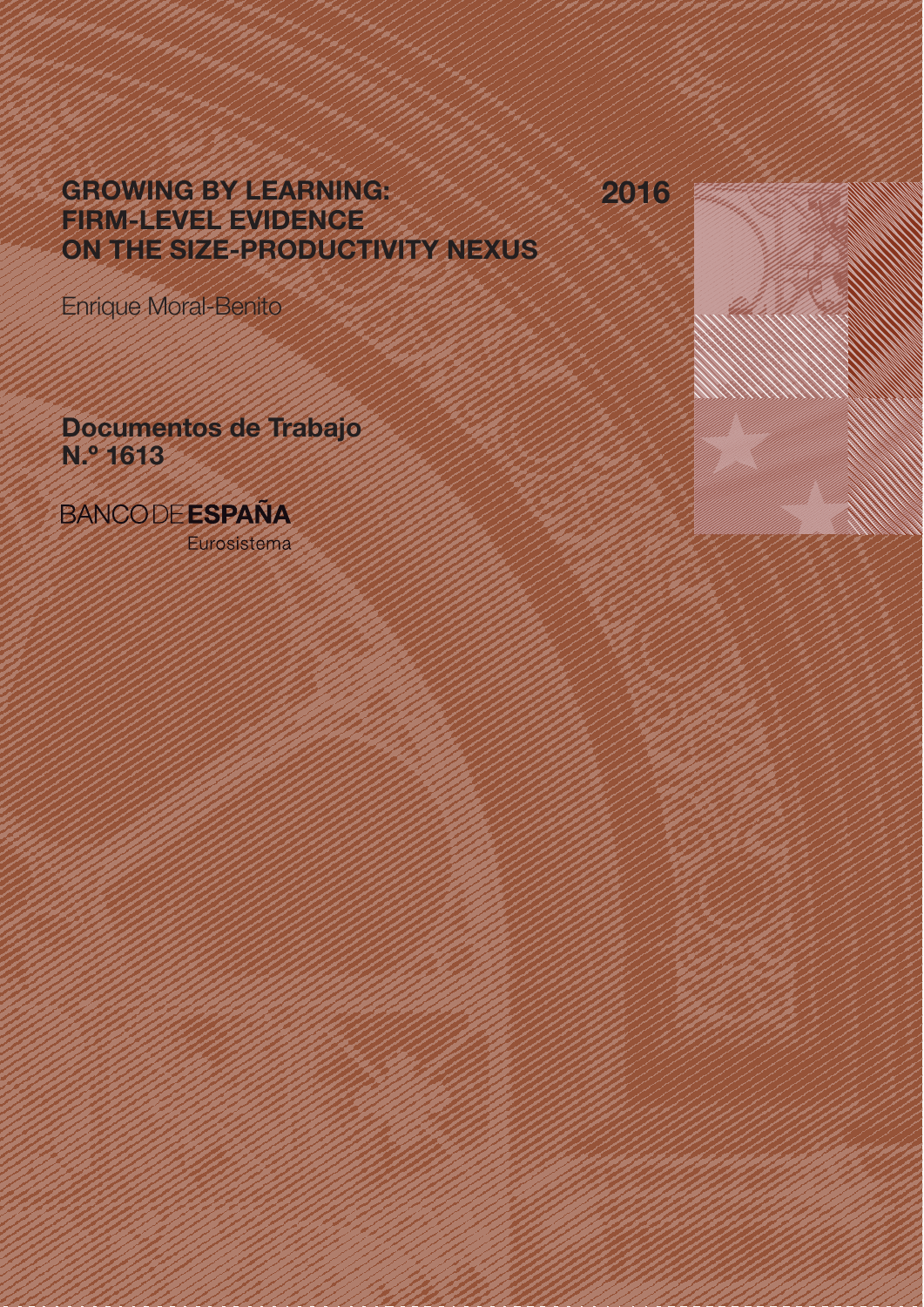GROWING BY LEARNING: FIRM-LEVEL EVIDENCE ON THE SIZE-PRODUCTIVITY NEXUS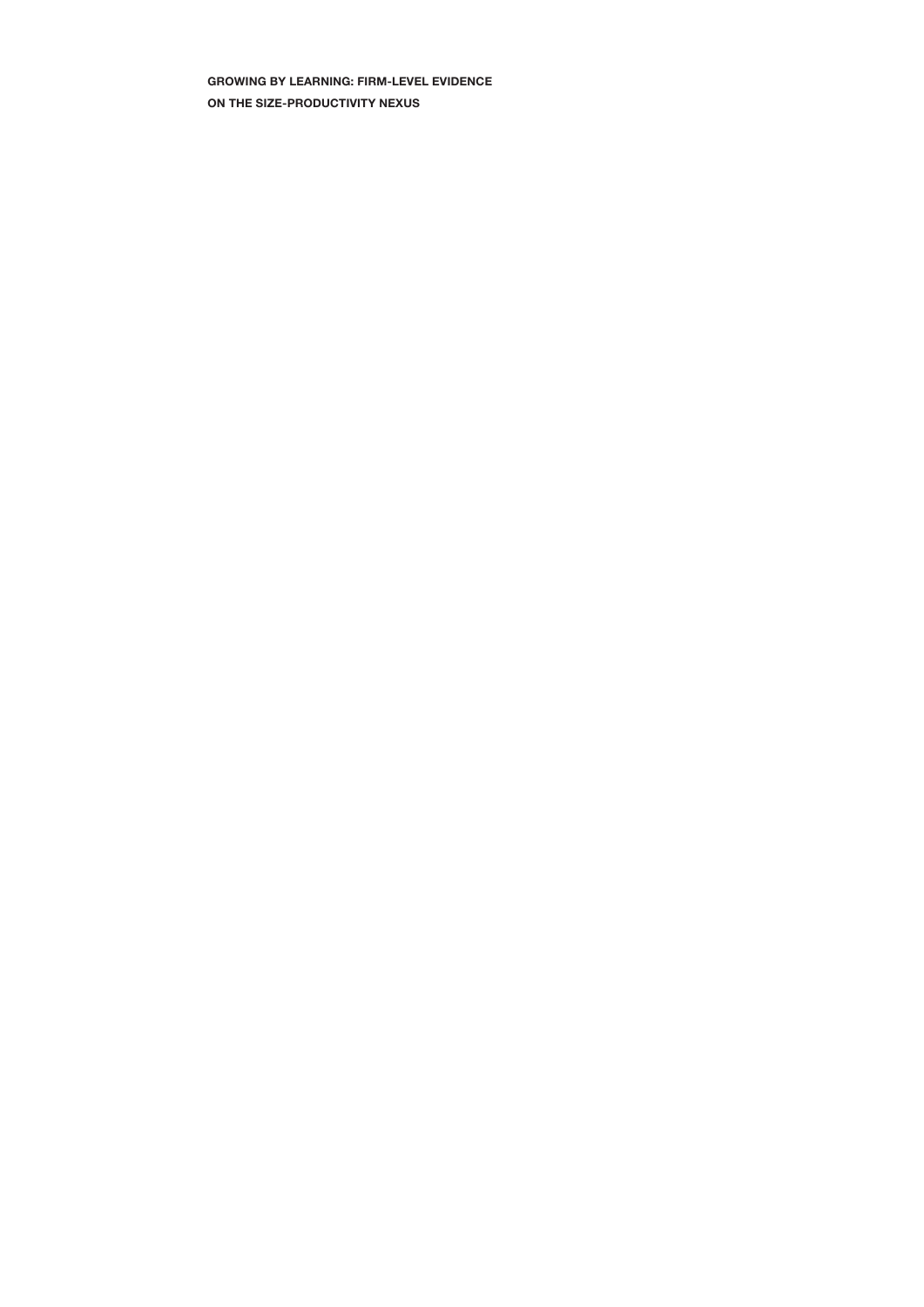### GROWING BY LEARNING: FIRM-LEVEL EVIDENCE ON THE SIZE-PRODUCTIVITY NEXUS

Enrique Moral-Benito (\*)

BANCO DE ESPAÑA

Contact: enrique.moral@gmail.com. I thank Roberto Ramos for insightful suggestions. I also thank seminar participants at the Banco de España.The opinions and analyses are the responsibility of the author and, therefore, do not necessarily coincide with those of the Banco de España or the Eurosystem.

Documentos de Trabajo. N.º 1613 2016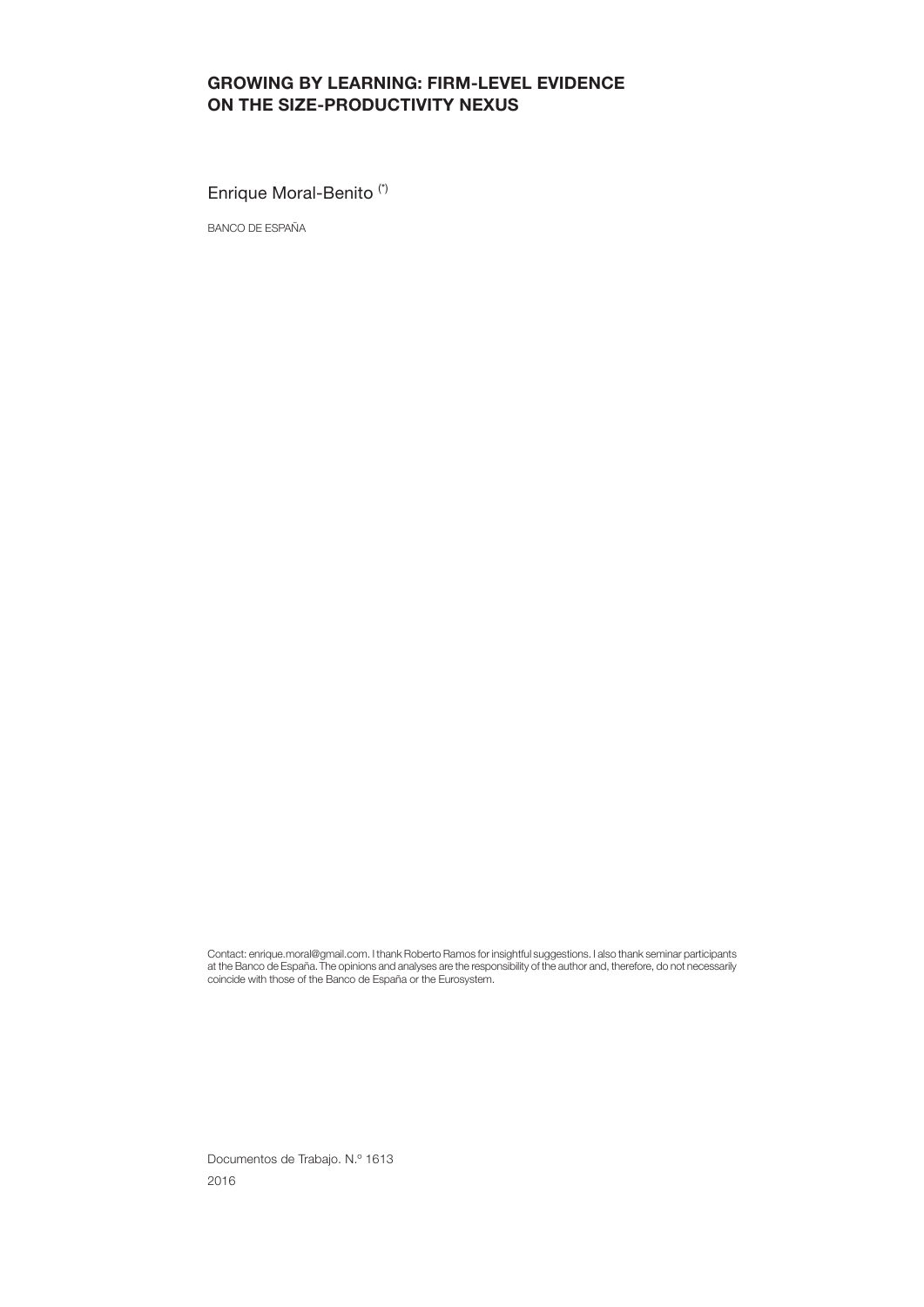The Working Paper Series seeks to disseminate original research in economics and finance. All papers have been anonymously refereed. By publishing these papers, the Banco de España aims to contribute to economic analysis and, in particular, to knowledge of the Spanish economy and its international environment.

The opinions and analyses in the Working Paper Series are the responsibility of the authors and, therefore, do not necessarily coincide with those of the Banco de España or the Eurosystem.

The Banco de España disseminates its main reports and most of its publications via the Internet at the following website: http://www.bde.es.

Reproduction for educational and non-commercial purposes is permitted provided that the source is acknowledged.

© BANCO DE ESPAÑA, Madrid, 2016

ISSN: 1579-8666 (on line)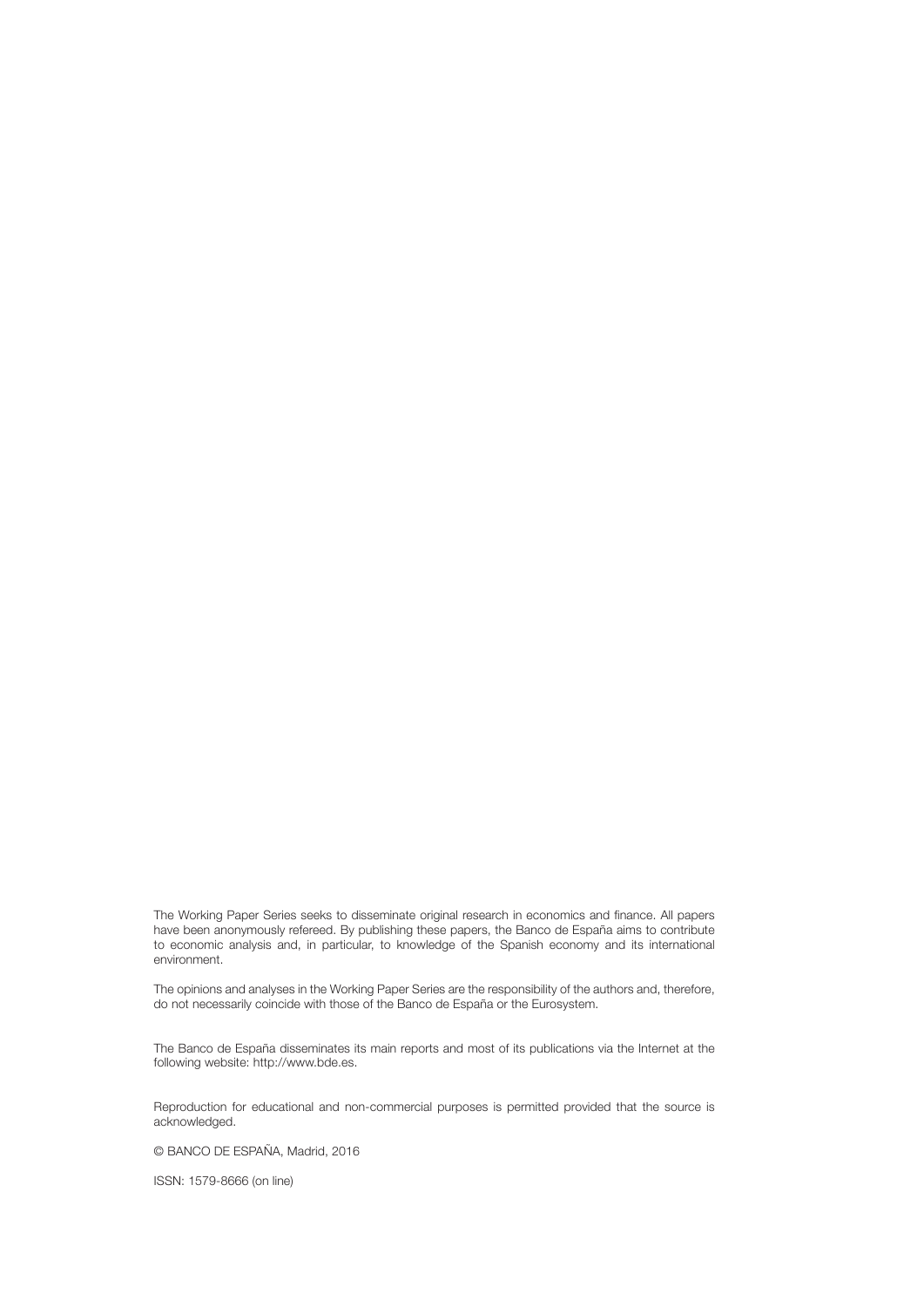#### Abstract

It is a well-known empirical regularity that small firms are less productive than large firms. However, does size cause productivity or vice versa? Using matching methods, I find that productivity shocks are followed by significant increases in size defined by employment. In contrast, size shocks are not followed by productivity gains at the firm level. This finding casts doubt on the conventional wisdom that aggregate productivity in Spain is driven by a firm size distribution biased towards small firms in comparison with other developed countries. According to my findings, low firm-level productivity might play a crucial role in shaping the Spanish firm size distribution.

Keywords: firm-level data, productivity, size distribution.

JEL classification: L11, L25, D24.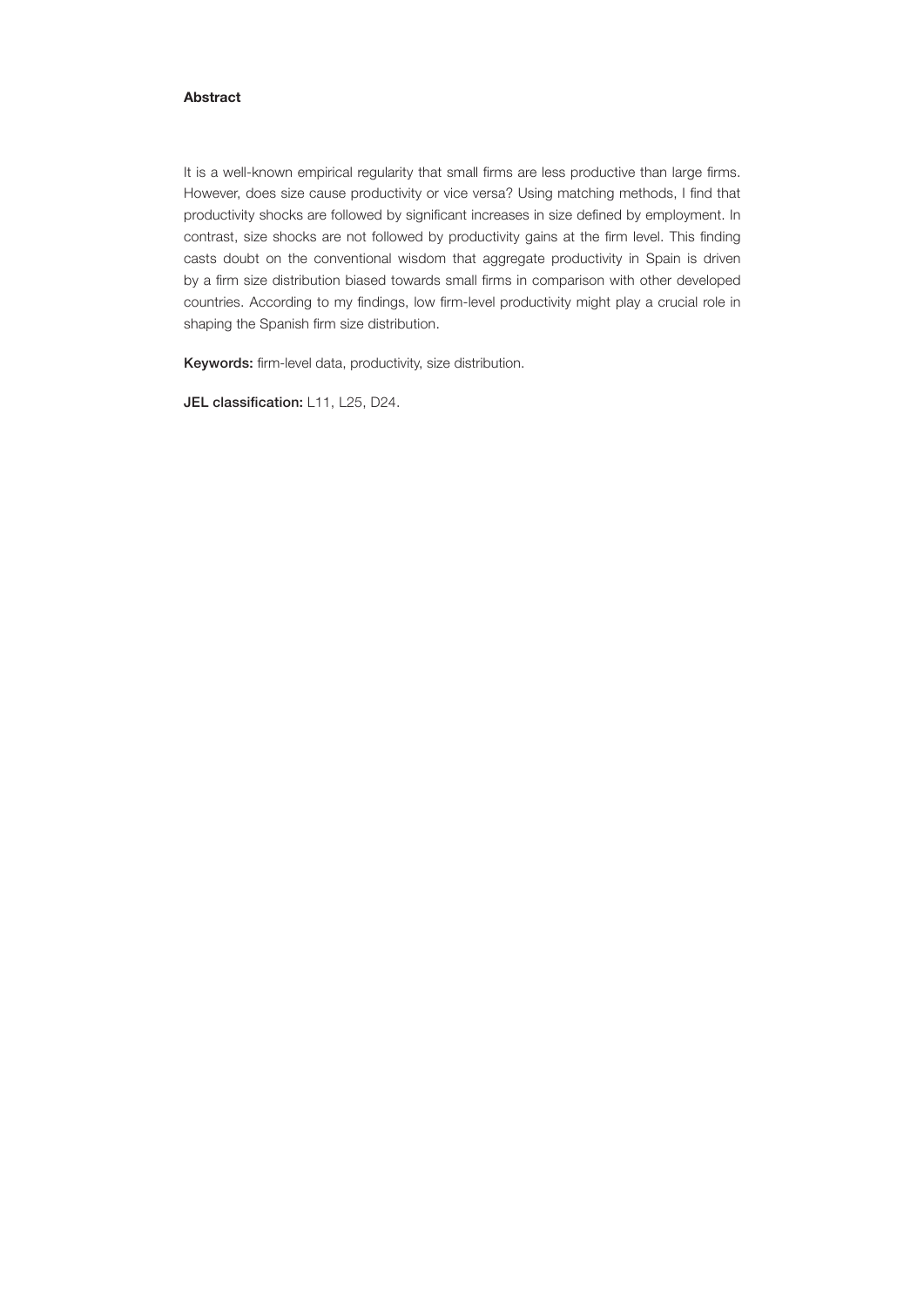#### Resumen

Las pequeñas empresas son menos productivas que las grandes empresas. Asimismo, las empresas españolas son más pequeñas y menos productivas que sus homólogas europeas. Sin embargo, ¿son menos productivas porque son más pequeñas o son más pequeñas porque son menos productivas? Este trabajo trata de dar respuesta a esta pregunta estimando la dirección de causalidad entre productividad y tamaño empresarial mediante técnicas de *matching* y explotando microdatos de empresas españolas. Los resultados indican que incrementos de productividad son seguidos por aumentos significativos en el tamaño empresarial medido por el número de empleados. Por el contrario, no se observan ganancias de productividad tras episodios de aumentos en el tamaño empresarial. Este hallazgo cuestiona el consenso establecido de que la baja productividad agregada en España se debe a un exceso de empresas pequeñas en comparación con otros países europeos. De acuerdo con mi interpretación de la evidencia empírica presentada en este trabajo, la baja productividad de las empresas españolas, tanto pequeñas como grandes, podría ser la principal causante del excesivo número de empresas pequeñas y, por tanto, de la baja productividad agregada.

Palabras clave: productividad empresarial, tamaño empresarial.

Códigos JEL: L11, L25, D24.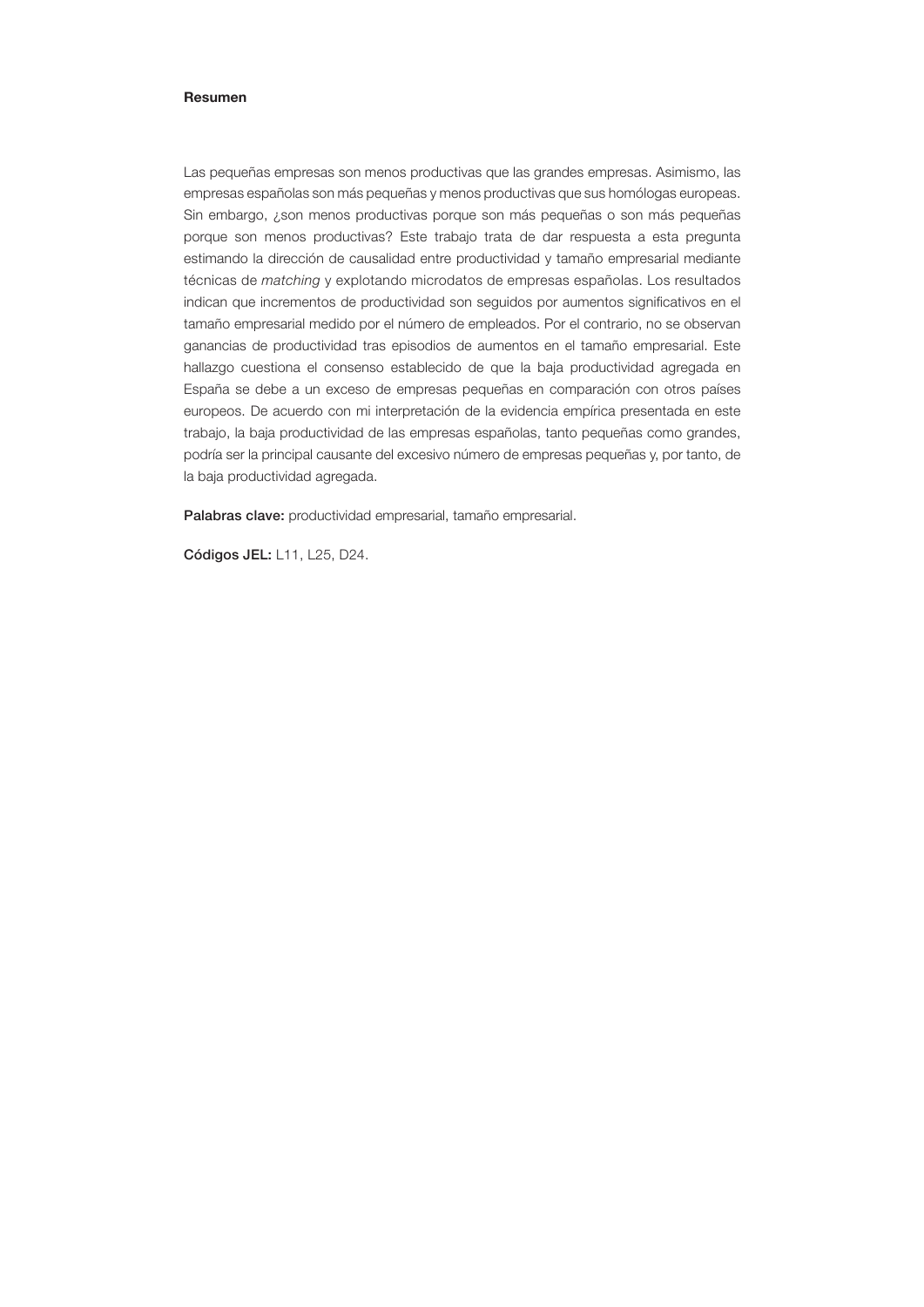# **1 Introduction**

In Spain and other Southern European countries there is a large number of small firms in comparison to other developed economies. On the other hand, it is well-known that large firms are more productive than small ones (see Section 3). As a result, it is typically argued that a firm size distribution biased towards small firms is at the root of the low productivity growth in the South of Europe. Understanding the obstacles to firm growth in those countries is thus at the center of the policy debate (IMF (2015)). For instance, Guner, Ventura, and Xu (2008) show that size-dependent policies, by preventing most productive firms to grow, can potentially explain a high fraction of the aggregate TFP differences across countries. However, Gourio and Roys (2014), Garicano, LeLarge, and Van-Reenen  $(2015)$  and García-Santana and Pijoan-Mas  $(2014)$  have found modest effects when evaluating real size-dependent policies in France and India.

This paper argues that low firm-level productivity may also generate a firm size distribution biased towards small firms. Canonical models of firm growth characterize industries as groups of heterogeneous-productivity firms under the assumption that they learn about their productivity as they operate in the market (see for instance Jovanovic (1982); Melitz (2003)). Firms maximize profits choosing the level of employment (and capital) given their productivity shocks, which are assumed to be exogenous. Low productivity firms are less likely to survive and thrive than their more efficient counterparts. This type of models rationalize the positive association between size and productivity by implicitly imposing that causality goes from productivity to employment. Under this hypothesis, the presence of a high number of small firms should be interpreted as the consequence rather than the cause of their low productivity.

On the empirical front, little is known about the direction of causality in the size-productivity nexus at the firm level. While there is a wide literature on the determinants of firm growth in terms of employment (e.g. Henrekson and Johansson (2010); Lopez-Garcia and Puente (2012)), studies analyzing the relationship between productivity and employment growth are scarce and provide contradicting results. Daunfeldt, Elert, and Johansson (2010) find that neither high-growth employment is associated to high-growth productivity nor the reverse. They conclude that a trade-off exists between employment and productivity. On the other hand, Du, Gong, and Temouri (2013) find that firms which exhibit higher productivity growth are more likely to become high-growth firms in terms of turnover and that high-growth firms are more likely to experience higher productivity growth in the future.

This paper provides evidence in favor of the hypothesis that firm productivity shocks generate firm growth but not the other way around. In particular, I consider two different treatment variables. First, I consider high-growth in terms of (employment) size as the treatment status and productivity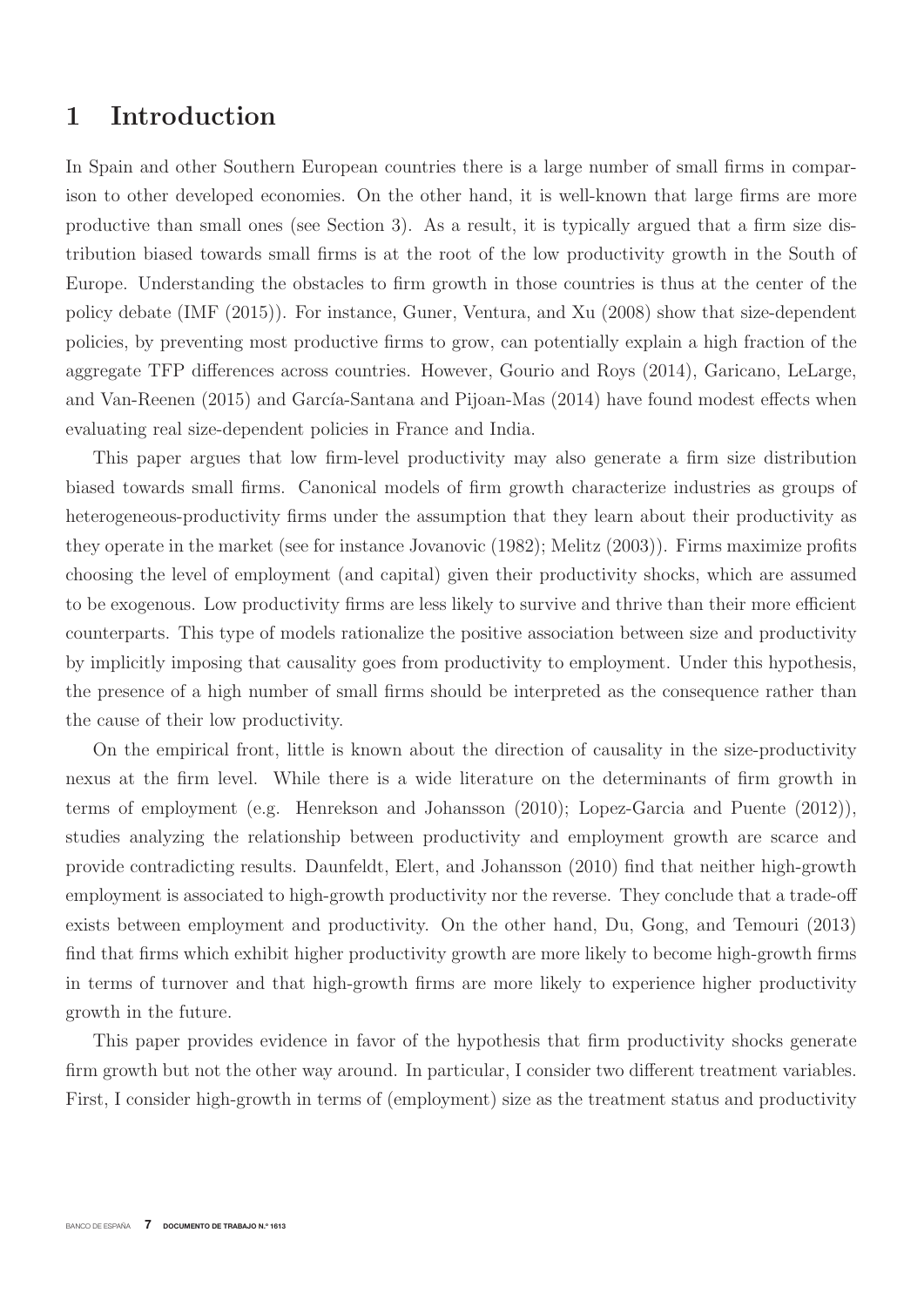growth as the outcome variable. Second, I consider high-growth productivity as the treatment and employment growth as the outcome. In the baseline specification, high-growth episodes are defined as productivity or employment growth above  $10\%$  in a given year. Needless to say, both treatments are far from an experimental setting, which threatens the causal interpretation of the estimates. For instance, one can interpret high employment growth as a proxy for demand shocks, but a pure demand shock may also generate a large increase in productivity that will be ambiguously labeled as a TFP shock in this paper. Unfortunately, the lack of exogenous TFP shocks observable to the econometrician precludes the consideration of treatment assignments independent of firm observable and unobservable characteristics.

I attempt to control for reverse causality and self-selection by using matching techniques that are able to account for observable characteristics but ignore selection on unobservables (e.g. I cannot rule out the existence of demand shocks simultaneously affecting employment and TFP growth). Having these concerns in mind, I estimate the effects up to five years after each treatment. The estimated effects indicate that high-productivity growth is followed by statistically significant increases in size/employment growth; in contrast, employment growth is not followed by subsequent gains in productivity. These opposite patterns are reassuring. Selection on unobservables and reverse causality would imply, among other things, the presence of a third omitted factor simultaneously causing subsequent increases in size and TFP, e.g. a demand shock. Under this demand shock scenario, the positive association between size and TFP growth would show up regardless of which increase (either TFP or size) takes place in the first place. Therefore, I argue that my estimates provide suggestive evidence in favor of the hypothesis that TFP growth causes employment growth but not the other way around.

I label this pattern as growing by learning because those firms learning about their higher efficiency levels are those that happen to grow more; under this hypothesis, the process of learning and innovation can be interpreted as the mechanism that makes firms thrive as it is usually assumed in models of firm dynamics. According to the growing by learning hypothesis, Spanish firms are smaller because their productivity is lower. This finding raises an obvious question: Why do Spanish firms have worse abilities to convert inputs into output? Based on the survey by Syverson (2011), I highlight the potential role of managerial talent, quality of inputs, and R&D activities. Available cross-country evidence reveals that Spanish firms perform substantially worse than their EU4 counterparts in all the three factors, which may explain, at least partially, their dismal performance in terms of productivity.

The rest of the article is organized as follows. Section 2 describes the Spanish firm-level data. Section 3 documents the existence of a positive association between size and productivity at the firm level together with the fact that Spanish firms are less productive than their European counterparts.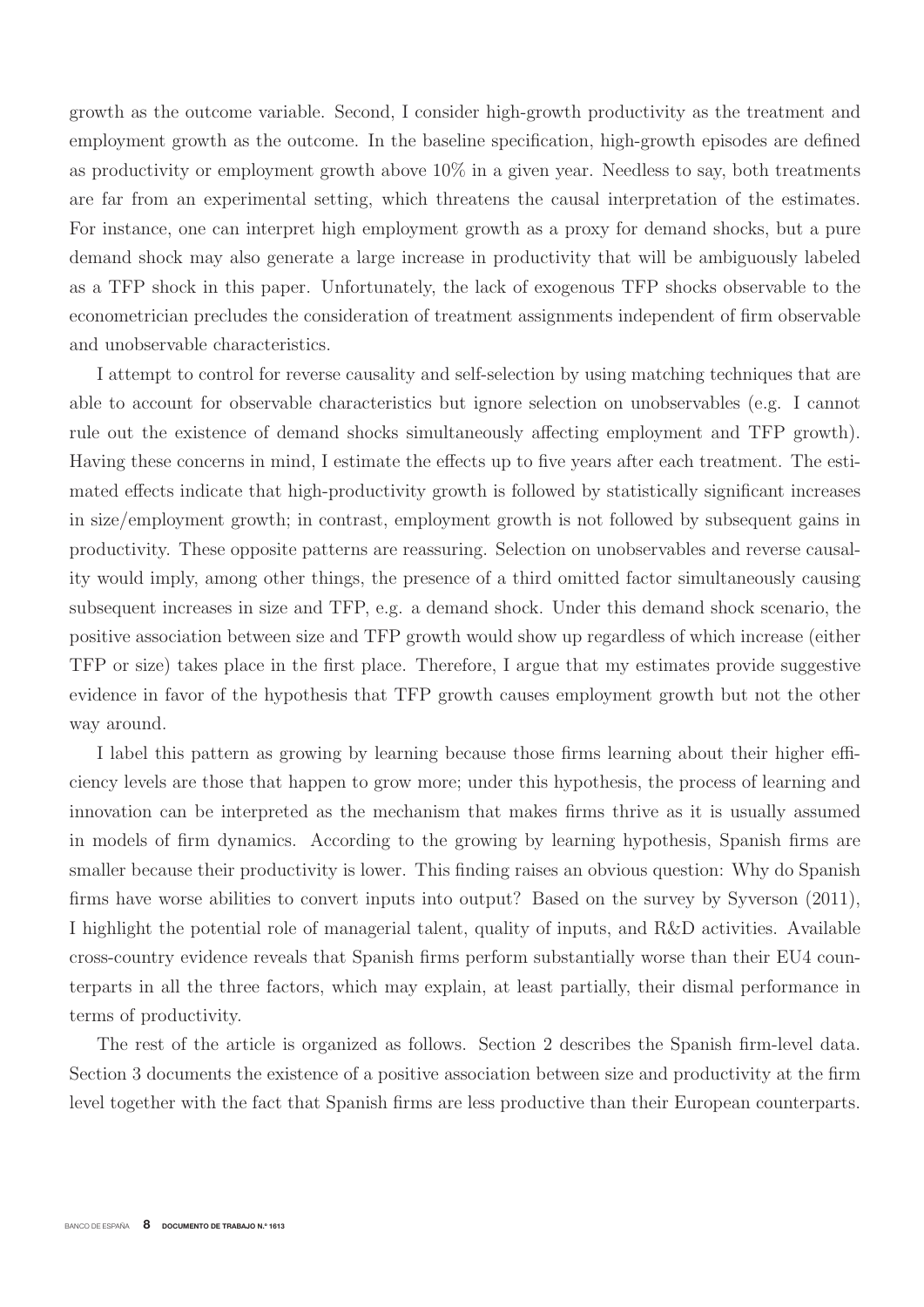Then, Section 4 presents the econometric methodology in detail, the main results regarding the growing by learning hypothesis as well as some robustness exercises. In Section 5, I discuss the implications of the growing by learning estimates for Spanish firms as well as the potential sources behind their low productivity in comparison to their EU4 counterparts. Some concluding remarks are provided in Section 6.

## **2 Data**

I use a firm-level dataset which contains information of a representative sample of Spanish nonfinancial companies from 2000 to 2007. The sample contains an average number of 497,782 firms per year. This database is named Central Balance Sheet Data —or Central de Balances Integrada (CBI) in Spanish— and is provided by the Banco de España. This dataset covers not only manufacturing but also services, construction and trade sectors.

The database is comprised of two complementary datasets. The first one — Central de Balances Anual (CBA)— is based on a standardized voluntary survey handled to companies at the time of requesting compulsory accounting information. Each year, around 9,000 companies fill this survey. The information gathered is very detailed, but the sample size is low and big firms are over-represented. The second dataset —*Registros Mercantiles (CBB)*— contains the balance sheets of a much larger number of companies. It originates from the firms' legal obligation to deposit their balance sheets on the Mercantile Registry. Therefore, coverage is much wider.

The Bank of Spain Central Balance Sheet Office is in charge of collecting and cleaning these datasets. All of the variables contained in the latter database are also included in the former. For each firm, I observe its revenue, total wage bill, employment, book value of the capital stock (both physical and intangible), expenses in intermediate goods, and sector of activity at the 4-digit level (according to the NACE rev. 2 classification). Since most of the variables are recorded in nominal terms, I employ sector-specific deflators for capital and value added to compute real values with 2000 as the base year.<sup>1</sup> Using the information above, I also compute firm-specific measures of total factor productivity (see Appendix A for details). Finally, for some estimations I also consider the exporter status of each firm taken from the micro data used by the Banco de España to construct the official Spanish Balance of Payments. This dataset, which accounts for 97 per cent of aggregate Spanish exports in 2007, contains information on firms making transactions with foreign agents if they are worth more than  $\epsilon$  12,000 and are performed through a bank ( $\epsilon$  50,000 from 2008 on). Ramos and Moral-Benito (2013) provide more information on this dataset.

 $1$ I take the capital deflators from Mas, Pérez, and Uriel (2013) and the value added deflator from Spanish National Accounts. Both sets of deflators are constructed at the 2-digit NACE classification.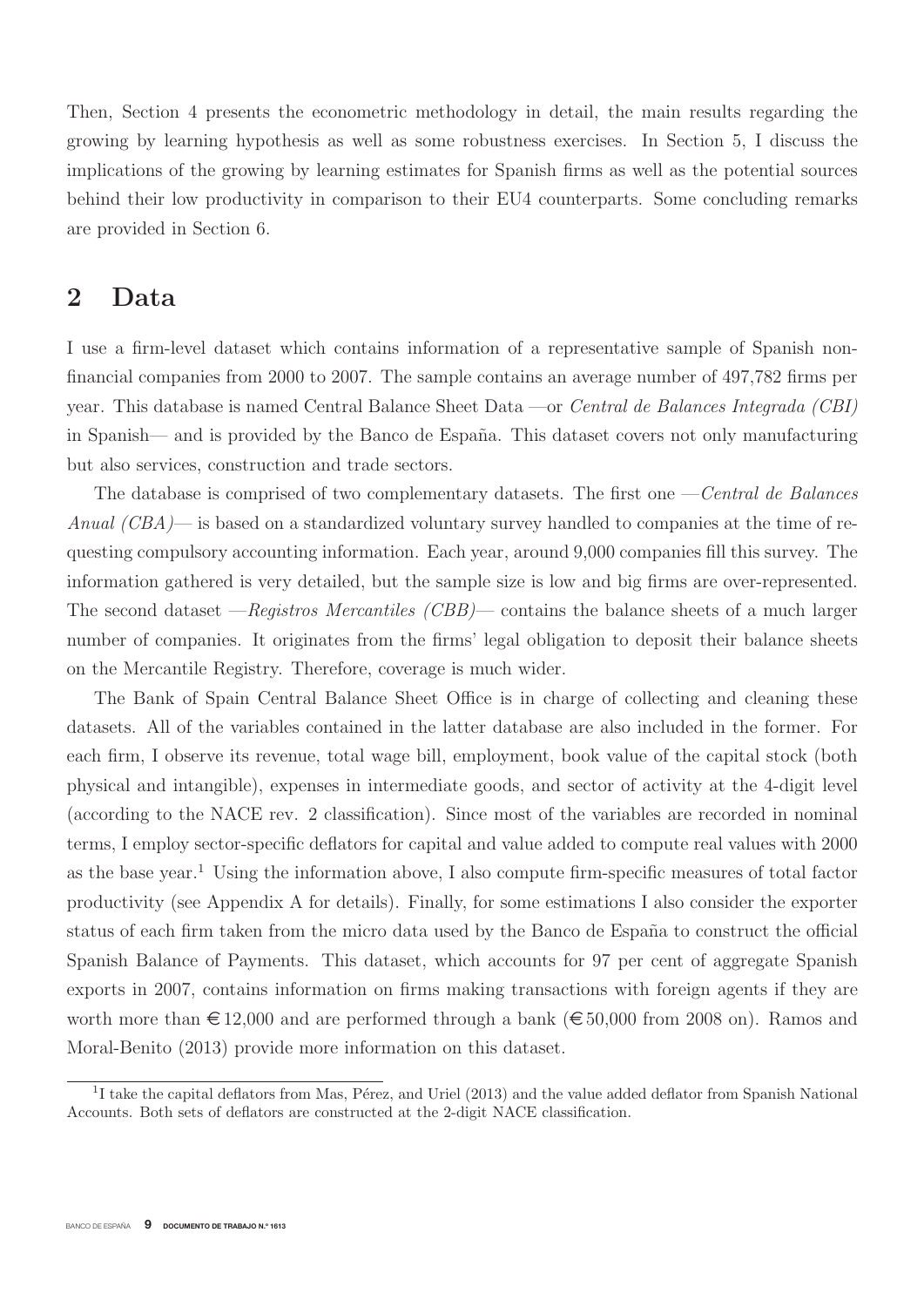Despite firms have the legal obligation to submit their statements, some observations are missing from my data because firms deposit their balance sheets late or on paper form, in which case they may not have been digitized. Panel A of Table 1 illustrates the size distribution of firms in my raw sample for the year 2001. The table also compares this distribution with that obtained from the Central Business Register available from the National Statistics Institute, which contains employment information for the universe of Spanish firms. There are two important aspects to highlight. First, the coverage of my raw sample is remarkably large in terms of both the number of firms (56% of the operating firms in Spain) and the level of employment (54% of total employment). Second, my sample provides an excellent representation of the firm size distribution in Spain. In particular, small firms (less than 10 employees) account for 83.90% of the total number of firms and 20.47% of the employment in my sample versus 83.07% and 20.23% in the population. At the other extreme, large firms (more than 200 employees) represent less than 0.5% of the total number of firms both in my sample and in the population, while they account for 33.47% of the employment in my sample and 32.13% in the population.

|                  | Central Balance Sheet Dataset |              |              |              |                       | Central Business Register |              |              |  |
|------------------|-------------------------------|--------------|--------------|--------------|-----------------------|---------------------------|--------------|--------------|--|
|                  | Firms                         |              | Labor        |              |                       | Firms                     |              | Labor        |  |
| <b>Employees</b> | Total $(\#)$                  | Share $(\%)$ | Total $(\#)$ | Share $(\%)$ | Total $(\#)$          | Share $(\%)$              | Total $(\#)$ | Share $(\%)$ |  |
|                  | PANEL A: Raw Sample           |              |              |              |                       |                           |              |              |  |
| $0 - 9$          | 406,924                       | 83.90        | 941,897      | 20.47        | 715,795               | 83.07                     | 1,718,600    | 20.23        |  |
| $10-19$          | 41,664                        | 8.59         | 583,312      | 12.68        | 77,372                | 8.98                      | 1,050,038    | 12.36        |  |
| 20-49            | 27,125                        | 5.59         | 828,714      | 18.01        | 46,683                | 5.42                      | 1,400,422    | 16.49        |  |
| 50-199           | 8,064                         | 1.66         | 707,535      | 15.38        | 17,781                | 2.06                      | 1,596,481    | 18.79        |  |
| $+200$           | 1,245                         | 0.26         | 1,540,260    | 33.47        | 4,082                 | 0.47                      | 2,728,958    | 32.13        |  |
| All              | 485,022                       | 100.00       | 4,601,718    | 100.00       | 861,713               | 100.00                    | 8,494,499    | 100.00       |  |
|                  |                               |              |              |              | PANEL B: Final Sample |                           |              |              |  |
| $1-9$            | 249,770                       | 76.34        | 907,098      | 20.00        | 531,399               | 78.46                     | 1,718,600    | 20.23        |  |
| $10-19$          | 41,272                        | 12.62        | 577,844      | 12.74        | 77,372                | 11.42                     | 1,050,038    | 12.36        |  |
| 20-49            | 26,919                        | 8.23         | 822,699      | 18.14        | 46,683                | 6.89                      | 1,400,422    | 16.49        |  |
| 50-199           | 7.984                         | 2.44         | 700,565      | 15.44        | 17,781                | 2.63                      | 1,596,481    | 18.79        |  |
| $+200$           | 1,219                         | 0.37         | 1,528,178    | 33.69        | 4,082                 | 0.60                      | 2,728,958    | 32.13        |  |
| All              | 327,164                       | 100.00       | 4,536,384    | 100.00       | 677,317               | 100.00                    | 8,494,499    | 100.00       |  |

Table 1: Size distribution of firms in my sample and in the census.

Notes. Figures refer to the year 2001. Self-employed persons are not included.

From this original sample I drop observations with missing or non-positive values for the number of employees, value added, or capital stock. I also eliminate observations at the top and bottom 1% of these variables. I also exclude firms with 0 employees because these firms represent mostly firms with no production, being created merely for tax purposes.<sup>2</sup> I am left with around  $350,000$  firms

<sup>2</sup>Notice that these firms are not self-employed people, which are not covered in out dataset.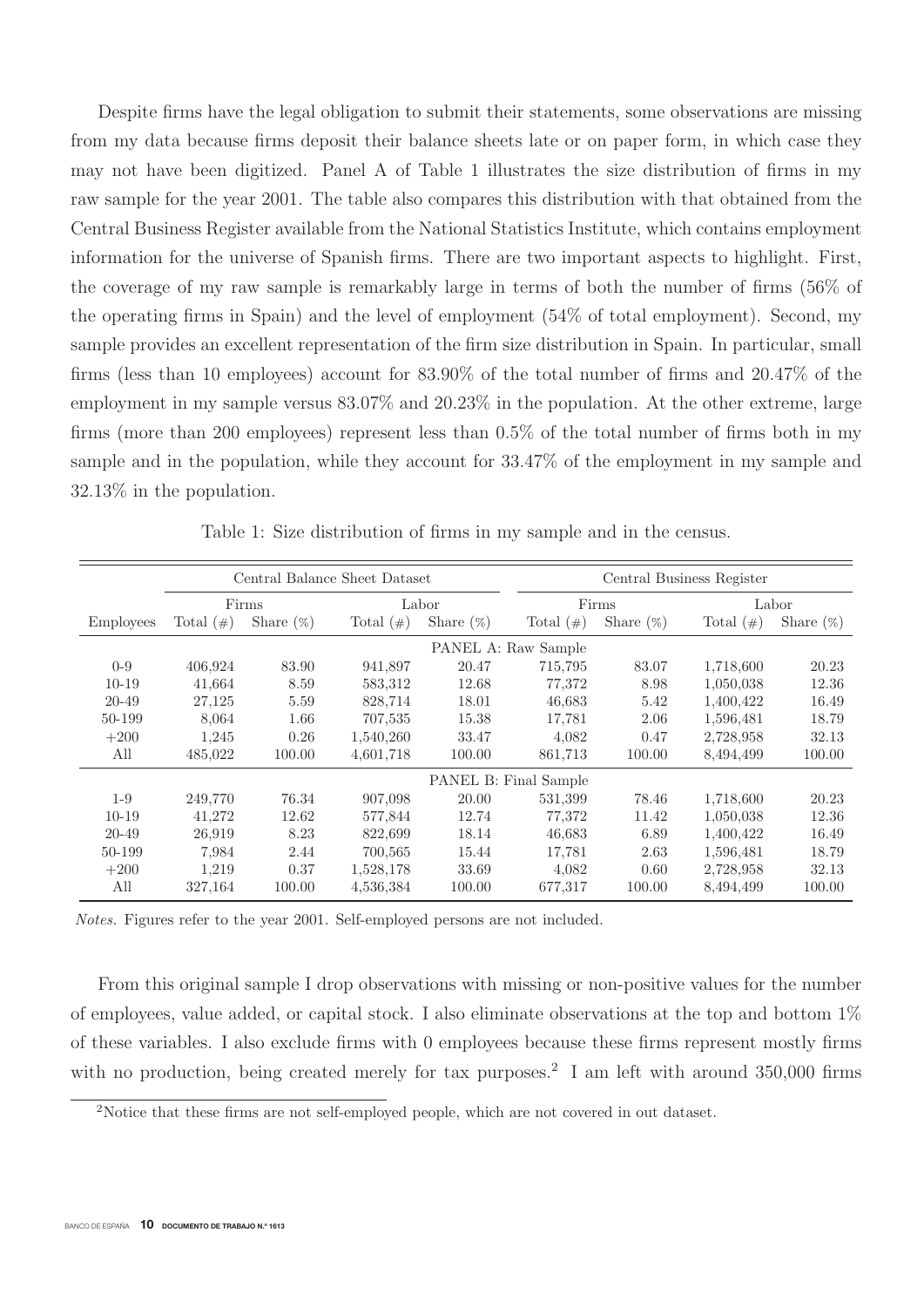per year distributed across 518 4-digit industries. In Panel B of Table 1 I compare this sample to the population of firms in the Central Business Register, from which I have also deleted firms with 0 employees. The screening strategy has minor effects in the distributions of firms and employment, and the representativeness of my final sample remains noticeably good.<sup>3</sup>

# **3 The Size-Productivity Nexus**

Small firms are less productive than larger ones. Table 2 confirms this fact for my sample of Spanish firms. Relative to the firms with 1-9 employees, firms with more than 250 employees are roughly 1.83 log points more productive (i.e. 208 per cent more productive) according to the figures in Column (1). This figure implies a TFP ratio of  $e^{1.83} = 6.23$ , which indicates that the average firm with more than 250 employees makes around six times as much output with the same measured inputs as the average firm with 1-9 employees. Also, firms with between 50-249 employees are roughly 105 per cent more productive than firms with between 1 and 9 employees, implying a TFP ratio of 2.5. Finally, firms with 20-49 and 10-19 employees are 67 and 41 per cent more productive than firms with 1-9 employees, which implies TFP ratios of 1.80 and 1.43, respectively. These differences cannot be explained by differences in the size distribution of firms across industries or years since they remain very similar when I regress log TFP on a set of size dummies accounting for 2-digit industry and year dummies in Column (2). Finally, Columns (3)-(6) report the same figures for each main sector of activity confirming the patterns discussed above.

| Size class | Overall<br>Τ. | Overall<br>$\left( 2\right)$ | Manufacturing<br>(3) | Construction | Trade<br>(5) | <b>Services</b><br>(6) |
|------------|---------------|------------------------------|----------------------|--------------|--------------|------------------------|
| $1 - 9$    | 0.88          | 1.10                         | 1.03                 | 0.55         | 1.02         | 0.81                   |
| $10 - 19$  | 1.24          | 1.46                         | 1.38                 | 0.86         | 1.36         | 1.29                   |
| $20 - 49$  | 1.48          | 1.68                         | 1.61                 | 1.09         | 1.55         | 1.58                   |
| $50 - 249$ | 1.81          | 2.01                         | 2.09                 | 1.37         | 1.86         | 1.71                   |
| $+250$     | 2.71          | 2.84                         | 3.02                 | 2.51         | 2.68         | 2.34                   |
| Dummies    | NΟ            | YES                          | NΟ                   | NΟ           | NΟ           | NΟ                     |

Table 2: Average productivity by size class.

Notes. Figures refer to average log total factor productivity (TFP) measured at the firm level as described in Appendix A. Dummies refer to the inclusion of 2-digit industry and year dummies in a regression of log TFP on a set of size dummies. The sample covers the period 2000-2007.

In addition to the descriptive statistics reported in Table 2, the size-productivity nexus is also illustrated by the correlation between log employees and log TFP, which is 0.33  $(t - stat = 12.59)$ . This correlation remains positive, large, and statistically significant when I account for a set of

<sup>3</sup>This is true for all years between 2000 and 2007 as illustrated in Figure B.1 in the Appendix.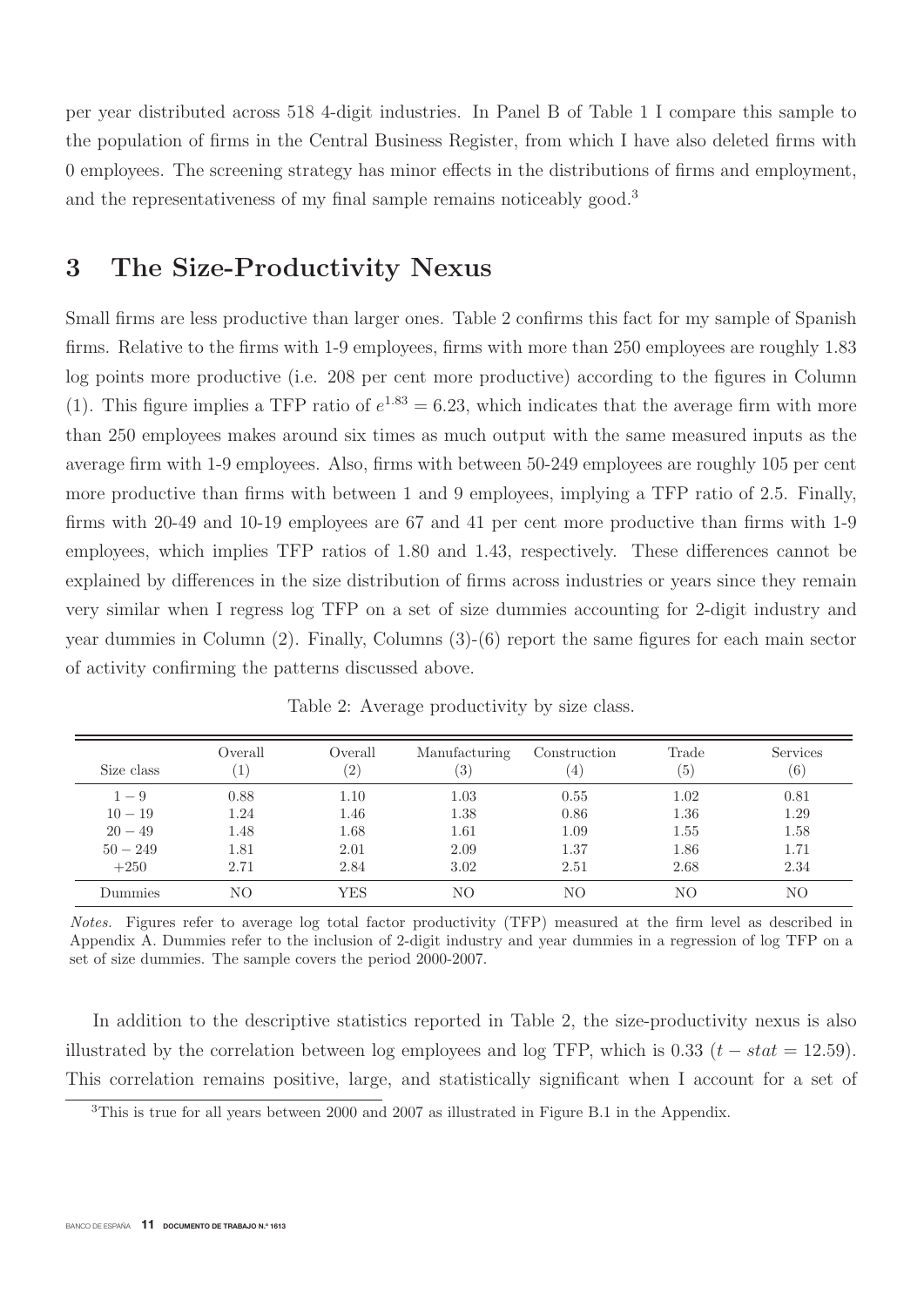industry and year dummies: 0.32 with  $t - stat = 23.34$ . I next compute the quintiles of TFP and size by industry and year confirming that firms is higher quintiles of TFP tend to be in higher quintiles of size. For instance, around 40% of the firms in the first quintile of TFP belong to the first size quintile while only 5% belong to the fifth size quintile. These figures imply that among the 20% most productive firms, 40% are also among the largest 20% while only 5% are among the smallest 20%.

Finally, Figure 1 illustrates that the whole distribution of productivity is shifted to the right for large firms, which implies that average figures reported above are not driven by a handful of outliers. Moreover, dispersion seems to be larger in the group of firms with more than 50 employees. This pattern is also documented by Farinas and Huergo (2015) for a sample of OECD countries using the OECD compendium of productivity indicators (see Figure 5.1 in Farinas and Huergo (2015)).





Notes. This figure plots the distribution of log TFP of Spanish firms over the period 2000-2007 by size class. The five size categories reported are: (1) from 1 to 9 employees; (2) from 10 to 19 employees; (3) from 20 to 49 employees; (4) from 50 to 249 employees; (5) more than 250 employees. The distribution is estimated by means of an epanechnikov kernel function using the optimal bandwidth that minimizes the mean integrated squared error.

### **3.1 Spanish Firms in the EU Context**

In terms of cross-country data, the Spanish firm size distribution is biased towards small firms in comparison to other developed countries. For instance, firms with less than 9 employees account for  $41\%$  of total employment in Spain while this figure is  $20\%$  in Germany and  $32\%$  in France.<sup>4</sup> On the

<sup>&</sup>lt;sup>4</sup>See OECD Entrepreneurship at a Glance (2014) available at http://goo.gl/501vw3.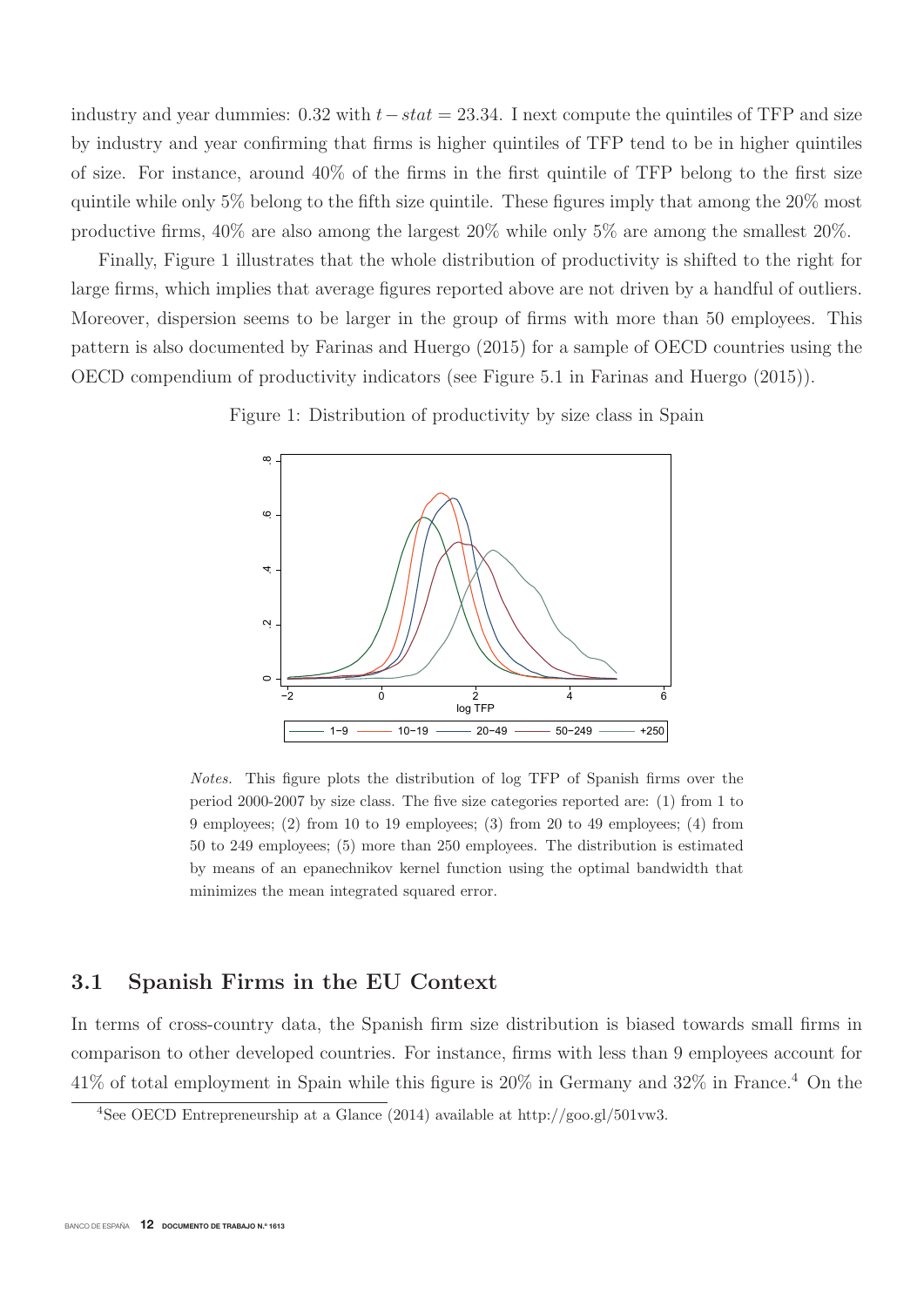other hand, Spanish firms are also less productive than their European counterparts on average. For instance, average labour productivity of Spanish firms is  $\epsilon$  39,140 while this figure is  $\epsilon$  51,610 for Germany and  $\epsilon$  53,820 for France.<sup>5</sup> The combination of these two results provides further evidence in favour of the size-productivity nexus based on cross-country variation of micro-level data.

In light of the positive association between size and productivity, it is typically argued that the large number of small firms in comparison with other developed economies is at the root of the low productivity growth in Spain (e.g. IMF (2015)). However, the evidence in Figure 2 casts doubt on this conclusion since Spanish firms are less productive than their European counterparts for all size classes. This Figure shows four different measures of productivity by firm size in Spain relative to the other EU4 countries (Germany, France, and Italy).<sup>6</sup> First, I compute firm-specific TFP for the four countries as described in Appendix A but using the Amadeus database. In particular, I follow the approach in Gal (2013) to ensure comparability of such productivity measures across countries. Second, I use the same TFP measure taken from the ECB's CompNet database that includes a usable sample of firms with more than 20 employees (see Lopez-Garcia, di Mauro, and Others (2015)). Third, I consider labour productivity, measured as value added per employee, from EUROSTAT's Structural Business Statistics (SBS). Fourth, I use labour productivity from an alternative source, the Entrepreneurship at a Glance (2014) report by the OECD. In all the four cases, Figure 2 reports the ratio of average productivity in Spain to average productivity in the remaining EU4 countries. Moreover, I consider five size categories: (1) from 1 to 9 employees; (2) from 10 to 19 employees; (3) from 20 to 49 employees; (4) from 50 to 249 employees; (5) more than 250 employees. All the ratios refer to the total economy including manufacturing, trade, construction and services.

One lesson emerges from Figure 2. Spanish firms are less productive than their European counterparts at all size categories and for all the four measures of productivity (i.e. the ratio is lower than 1 in all cases). For instance, labour productivity of Spanish firms with 1-9 employees (group 1) is 19% lower than the corresponding EU4 average according to EUROSTAT and 36% lower according to the OECD. In the case of large firms with more than 250 employees (group 5), Spanish firms' labour productivity is 12% and 17% lower according to EUROSTAT and the OECD. Turning to total factor productivity, the productivity of Spanish firms in group 3 (20-49 employees) is 38% and 53% lower than their EU4 counterparts according to AMADEUS and COMPNET, respectively. Large firms in group 5 (more than 250 employees) are 31% and 22% less productive in Spain. Finally, it is worth mentioning that these figures remain qualitatively unchanged when looking at sector-specific ratios (see Figure B.2). To sum up, the productivity of Spanish firms is lower for all size categories.

<sup>5</sup>See EUROSTAT Structural Business Statistics (SBS) available at http://goo.gl/FDFj9G.

<sup>&</sup>lt;sup>6</sup>The lack of firm-level data precludes the consideration of a larger set of countries for the four measures analyzed here.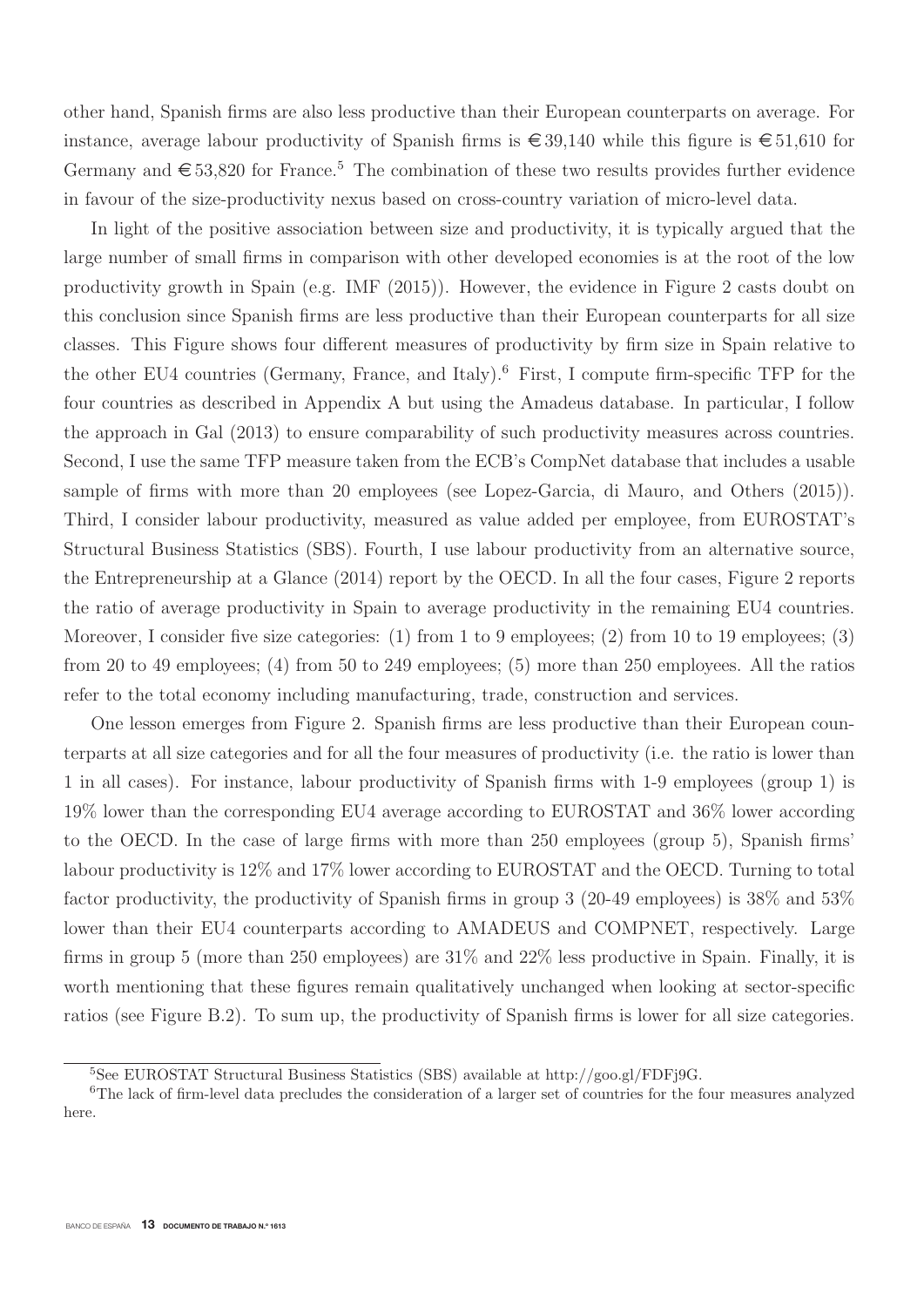

Figure 2: Spain-to-EU4 productivity ratio by firm size

Notes. Each bar plots the ratio of average productivity in Spain to average productivity in the remaining EU4 countries (Germany, France, and Italy). The five size categories reported are: (1) from 1 to 9 employees; (2) from 10 to 19 employees; (3) from 20 to 49 employees; (4) from 50 to 249 employees; (5) more than 250 employees. AMADEUS and COMPNET refer to total factor productivity ratios, while EUROSTAT and OECD refer to labour productivity ratios (see the main text for more details). AMADEUS and COMPNET figures refer to the period 2004-2012. EUROSTAT covers the period 2002-2013, and OECD refers to the year 2011. All the figures refer to the total economy including manufacturing, trade, construction and services.

However, the productivity gap is smaller for large firms.

# **4 Growing by learning vs. Learning by growing**

In order to graphically inspect whether firms grow once they enjoy a positive productivity shock, Figure 3 plots on the horizontal axis a time scale which is zero for the period where firms are hit by the productivity shock. These firms are labeled as High Productivity Growth (HPG). To be more concrete, HPG firms are those with TFP growth above 10% in 2003, which roughly corresponds to the 85th percentile in this year. The remaining firms are labeled as "No HPG" in the same year. On the vertical axis I plot average log size for these two different groups before and after 2003. We can see that after four years firms hit by a TFP shock are 17% larger. In contrast, firms in the control group are slightly smaller over the same four years. Moreover, Figure 3 illustrates than HPG firms are smaller than non-HPG firms before they receive the shock but become larger afterward.

I label the pattern depicted in Figure 3 as growing by learning because those firms learning how to improve their production strategies are those that happen to grow more; under this hypothesis, the process of learning and innovation can be interpreted as the mechanism that makes firms thrive.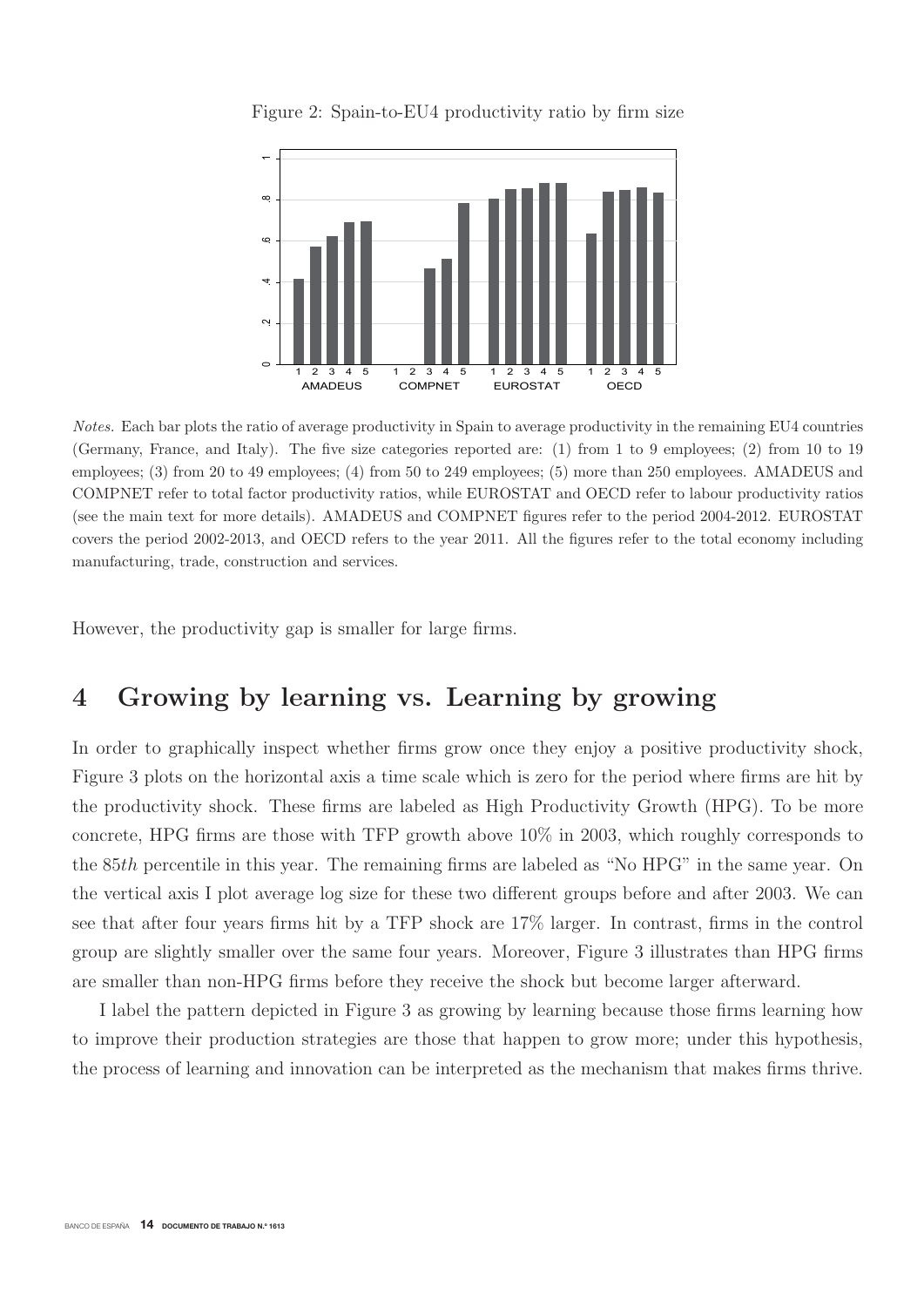

Figure 3: TFP shock at  $s = 0$  and subsequent size growth

*Notes.* HPG firms are those with TFP growth above 10% in 2003, labeled as  $s = 0$ . The remaining firms are labeled as "No HPG" in the same year. The vertical axis plots average log size for these two different groups before and after 2003.

Indeed, the learning by growing hypothesis is implicitly assumed in theoretical models of firm dynamics that characterize industries as groups of heterogeneous-productivity firms (e.g. Jovanovic (1982); Melitz (2003)). These models assume that firms learn about their productivity as they operate in the market. Low productivity firms are less likely to survive and thrive than their more efficient counterparts.

Learning by growing represents an alternative rationale to explain the size-productivity nexus. This would indicate that once the firms grow, they become more productive. The economic foundations for this alternative hypothesis are difficult to motivate. The standard profit maximization problem establishes that firms chose their input mix given their productivity shocks. It is questionable to assume that firms chose their productivities given their level of inputs, labor and capital. Indeed, Figure B.3 in the Appendix provides little evidence in favor of this hypothesis. Analogous to Figure 3, Figure B.3 plots the evolution of log TFP before and after an increase in size (number of employees) in 2003. High size growth (HSG) firms do not appear to experience productivity gains after the increase in size.

In any event, the remaining of the paper aims to formally test these two hypotheses using the sample of Spanish firms described above.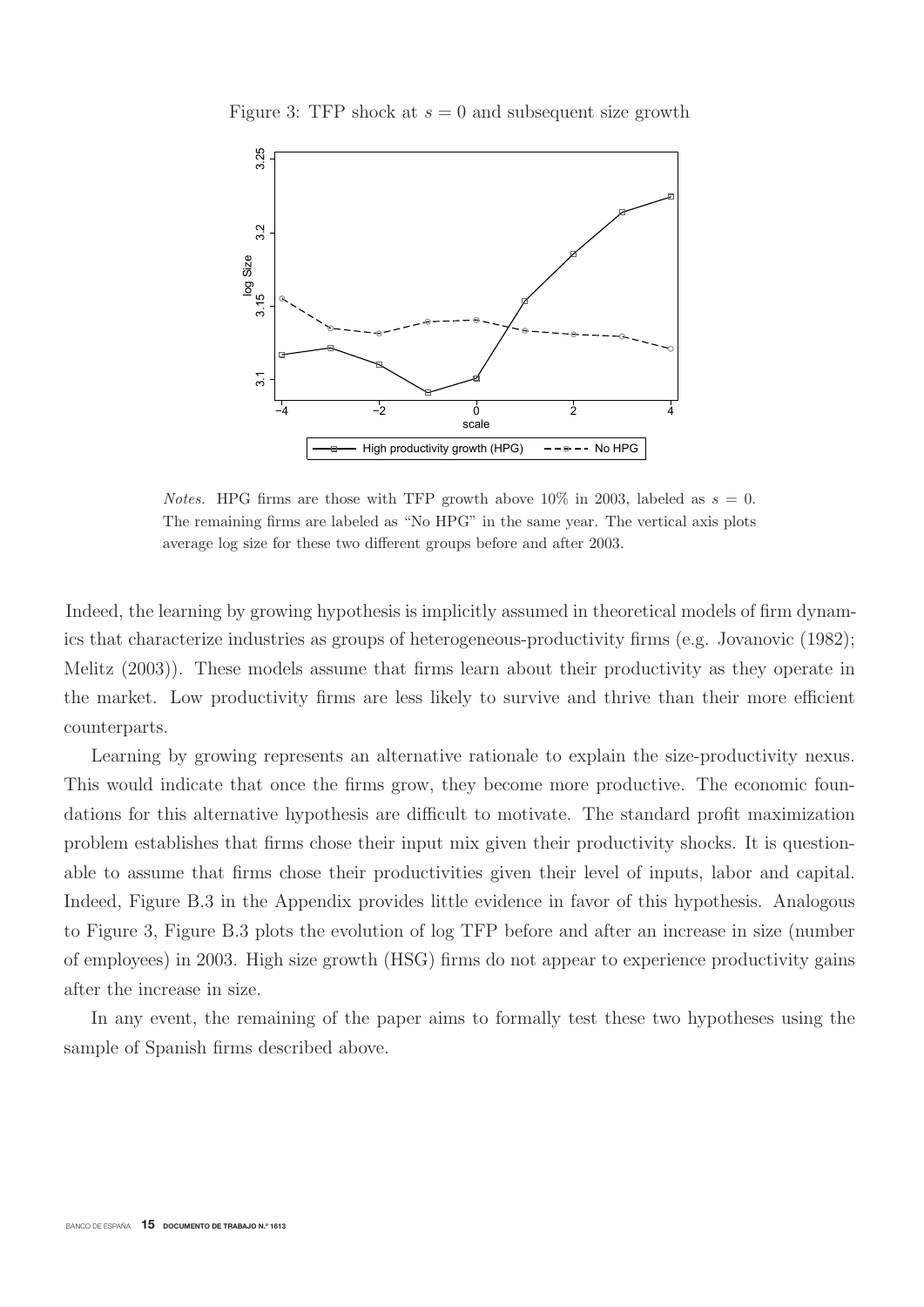### **4.1 Econometric Approach**

I test for the growing by learning (GBL) and learning by growing (LBG) hypotheses by creating control groups using matching techniques based on average treatment models as discussed in Heckman, Ichimura, and Todd (1997). The intuition of this technique is to estimate the effect of productivity (size) growth on size (productivity) growth by matching high-growth-productivity (-size) firms with non-high-growth-productivity (-size) firms. The method constructs a counterfactual which allows analyzing how size (productivity) of a firm would have evolved if it had not received a productivity (size) shock. This counterfacual is based on matching the high-growth-productivity (size) firm with a control group of similar characteristics that do not receive the productivity (size) shock.

I consider two parallel empirical specifications throughout this section: (i) one in which the treatment variable is a productivity shock and the outcome of interest is size growth (growing by learning  $-$  GBL); (ii) another one in which the treatment status is defined by a size/employment shock and the outcome variable is productivity growth (learning by growing  $-$  LBG).

In order to formally introduce the approach, I first rescale the time periods in such a way that a firm receives the productivity (size) shock at  $s = 0.7$  Let  $y_{is}$  be the outcome at time s —either productivity growth or size growth— of firm i at period s. The variable  $HGF_i$  takes the value one if a firm i receives a productivity (or size) shock at  $s = 0$ . In the baseline estimation, a firm is labeled as a high growth firm if its productivity (or size) growth is above the 75th percentile, which roughly corresponds to an annual growth rate above 10% in both cases. Also, I restrict the sample to firms with more than 10 employees in order to reduce the over-representation of small firms in the population of high-growth firms.<sup>8</sup>

The causal effect can be verified by looking at the average effect of interest:

$$
E(y_{is}^1 - y_{is}^0) HGF_i = 1) = E(y_{is}^1) HGF_i = 1) - E(y_{is}^0) HGF_i = 1)
$$
\n(1)

where the superscript denotes whether firm i received a shock at  $s = 0$  or not. In particular,  $y_{is}^1$  is the outcome if firm i receives a shock while  $y_{is}^0$  denotes the outcome of firm i if it does not receive the shock. Therefore, the crucial problem in this analysis is that the second term in equation (1) is not observable. This is the effect that high growth firms would have experienced, on average, had they not received the shock. In order to identify this term I assume that all differences between high growth firms and the appropriate control group can be captured by a vector of observables

<sup>7</sup>I follow the strategy proposed by DeLoecker (2007) when estimating the productivity gains of exporting.

<sup>8</sup>A widely used definition of high-growth firms establishes that average employment growth must exceed 20% per year over a three-year period and the firm must have 10 or more employees at the start of the period. I do not consider this type of multi-period definition because the balancing hypothesis is not satisfied when using this criterion as explained below.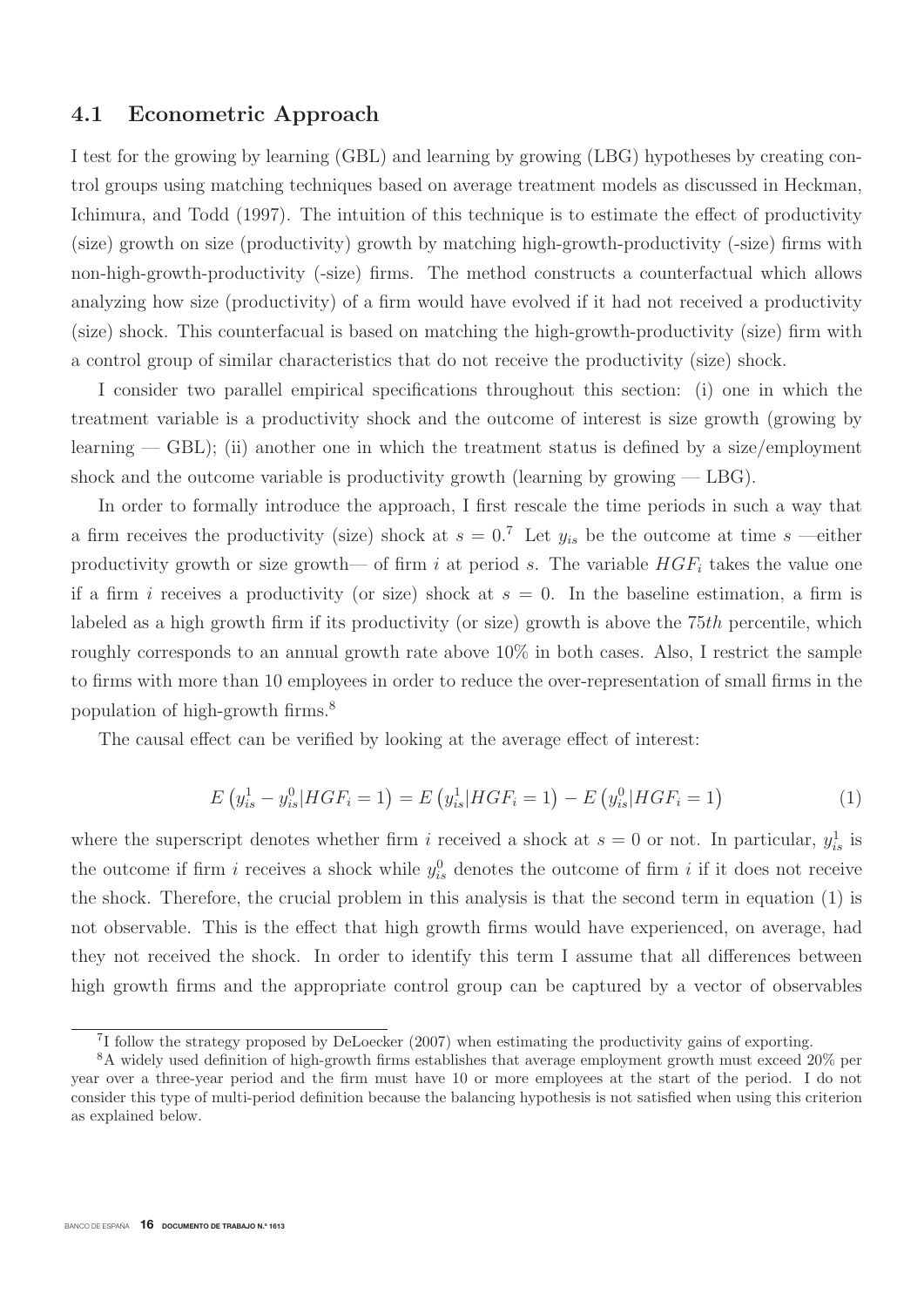including the pre-shock size and productivity of a firm. For that purpose, I apply the propensity score matching method (see Rosenbaum and Rubin  $(1983)^9$ ) which provides me with an appropriate control group that is as close as possible to the high growth firm in terms of its predicted probability to receive a high growth/productivity shock.

To be more concrete, I model the probability of becoming a high growth firm (the propensity score) as follows:

$$
Pr(HGF_{i,0} = 1) = \Phi[h(y_{i,-1}, X_{i,-1})]
$$
\n(2)

where  $\Phi(\cdot)$  refers to the normal cumulative distribution function. The subscript 1 denotes that the probability of being a high growth firm is regressed on variables prior to  $s = 0$ . I take a full polynomial in the elements of  $h(\cdot)$  as to free up the functional form and improve the resulting matching (Woolridge (2002)). The lagged outcome variable  $y_{i,-1}$  is included as a pre-treatment control together with other relevant firm-level covariates, namely, total factor productivity, size, export status, wages, and age. Finally, I estimate the propensity score by year and 2-digit NACE industry to control for common aggregated demand and supply shocks. Let the predicted high growth firm probability be denoted by  $p_i.^{10}$ 

The matching is based on the method of the nearest neighbor, which selects a non high growth firm j which has a propensity score  $p_i$  closest to that of the corresponding high growth firm (Becker and Ichino (2002) provide more details on this matching procedure). More concretely, I match within each year and 2-digit NACE sector and therefore create control groups within narrowly defined sectors. This matching strategy results in a group of matched HGF and non HGF firms that allows me to evaluate the causal impact of (i) productivity shocks on size growth, and, (ii) size shocks on productivity growth.

Having established a matched sample of treated (HGF) and control (non HGF) firms, I use a difference-in-differences (DID) methodology to estimate the effects of interest. In particular, every HGF firm *i* is matched with a group of  $N_i^c$  control firms denoted as  $C(i)$ . The weight of each control firm in the group of controls for the treated firm i is given by  $w_{ij} = \frac{1}{N_i^c}$  if  $j \in C(i)$  and zero otherwise. Moreover, I define  $y^1$  and  $y^c$  as the estimated outcomes of the treated and the controls, respectively. Armed with these ingredients, I consider the following estimator in the spirit of DeLoecker (2007):

$$
\beta_h^s = \frac{1}{N_s} \sum_i \left( y_{is}^1 - \sum_{j \in C(i)} w_{ij} y_{js}^c \right) \tag{3}
$$

<sup>9</sup>This method boils down to estimating a probit model with a dependent variable equal to 1 if a firm is a high growth firm and zero elsewhere on lagged observables.

<sup>&</sup>lt;sup>10</sup>The balancing hypothesis states that for a given propensity score  $p_i$ , exposure to treatment is random and thus treated and control units should be on average observationally identical. In order to corroborate that this assumption is satisfied in my application, I perform the algorithm described in Becker and Ichino (2002).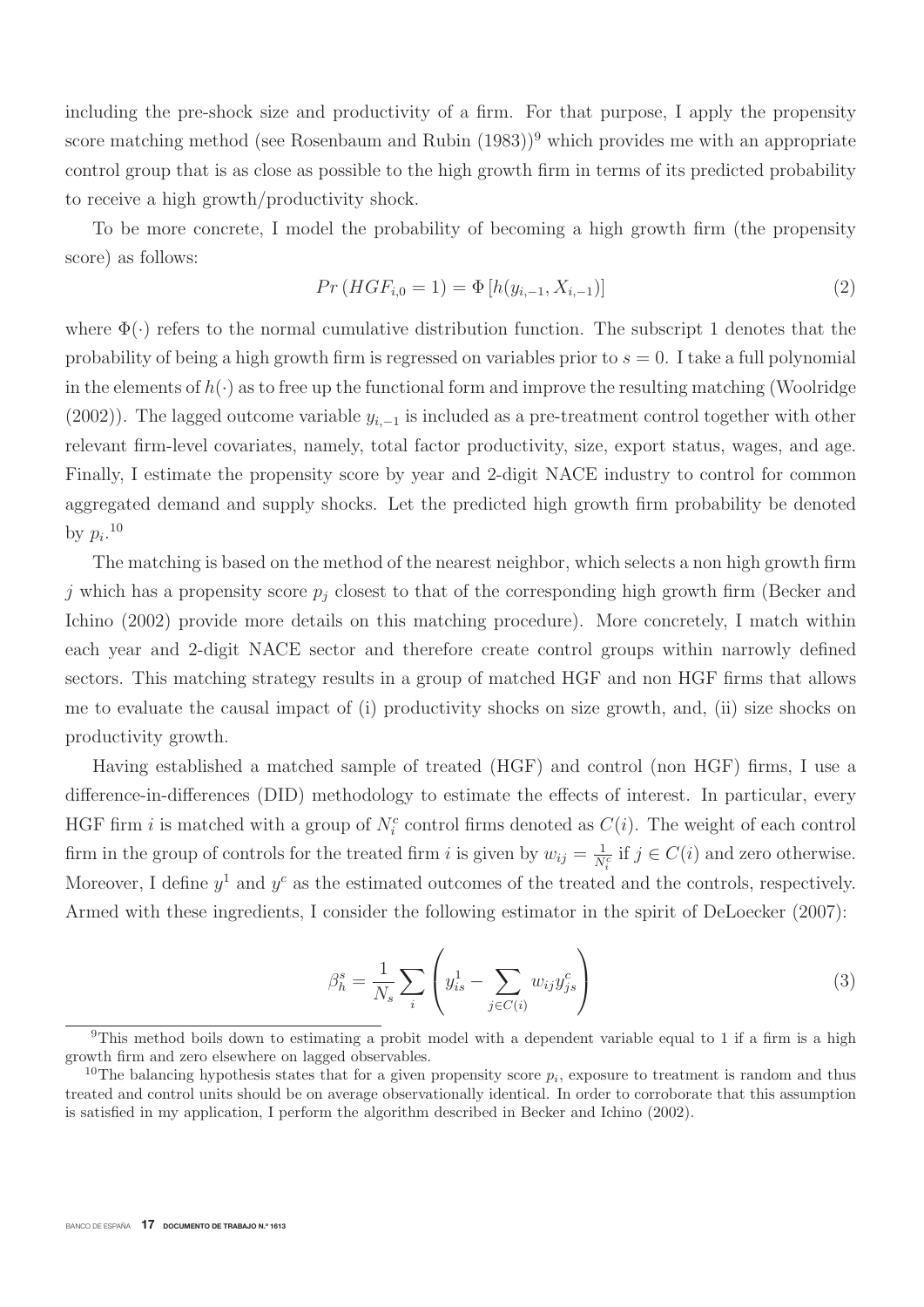where h denotes the hypothesis being tested, either growing by learning effect  $(h = GBL)$  or learning by growing effect  $(h = LBG)$ . In the case  $h = GBL$ , the matching is performed considering as HGF firms those with high productivity growth while the matching is based on high size growth firms for the case  $h = LBG$ . In both cases, the matching is performed at the time a firm receives the shock and  $s = 1, ..., S$  denotes the time periods after the shock  $(s = 0)$ . Therefore,  $\beta_h^s$  estimates the effect at every period s after the shock. The outcome variable of interest,  $y_{is}$ , can be either productivity growth or size growth.

In addition to the impact effect estimated by  $\beta_h^s$ , I also consider the cumulative effect gathered over a period S after the shock:

$$
\beta_h^S = \frac{1}{N_S} \sum_i \left( \sum_{s=0}^S y_{is}^1 - \sum_{s=0}^S \sum_{j \in C(i)} w_{ij} y_{js}^c \right) \tag{4}
$$

In words,  $\beta_h^S$  in equation (4) measures the productivity/size gains that HGF firms gather over S periods whereas  $\beta_h^s$  in equation (3) estimates the gain at each period s.

### **4.2 Baseline Results**

The estimated growing by learning (GBL) and learning by growing (LBG) effects are reported in Table 3. Rows (a) and (b) refer to the growing by learning hypothesis. In row (a) I present the impact of a productivity shock on employment growth at every period s, whereas row (b) shows the cumulative employment growth effect, reflecting the size growth premium gathered after S periods. Rows (c) and (d) refer to the learning by growing hypothesis. Row (c) presents the estimated impact effects of an employment shock on productivity growth at every period s after the shock, whereas row (D) reports the corresponding cumulative effects.

Rows (a) and (b) illustrate that a productivity shock has a positive and significant treatment effect on size growth, which provides evidence in favour of the growing by learning hypothesis. High productivity-growth firms grow on average 1.7% more the year after they increase their productivity  $(s = 1)$ . This figure is reduced to 1.2% and 1.0% in the second and third years, respectively. The effect on size growth is no longer significantly estimated after 4 years of receiving the productivity shock.

With respect to the GBL cumulative effects, row (b) shows that after 5 years  $(s = 5)$ , employment growth of high productivity-growth firms is on average 8.4% higher than non-HPGF firms. According to these results, a productivity shock at  $s = 0$  causes cumulative size growth to be significantly higher even after five years ( $s = 5$ ). Note that the estimated cumulative effects  $\beta_h^S$  are not equal to the sum of the pure time effects  $\beta_h^s$  due to the unbalanced data, i.e.,  $\sum_s \beta_h^s \neq \beta_h^S$  since N varies with s.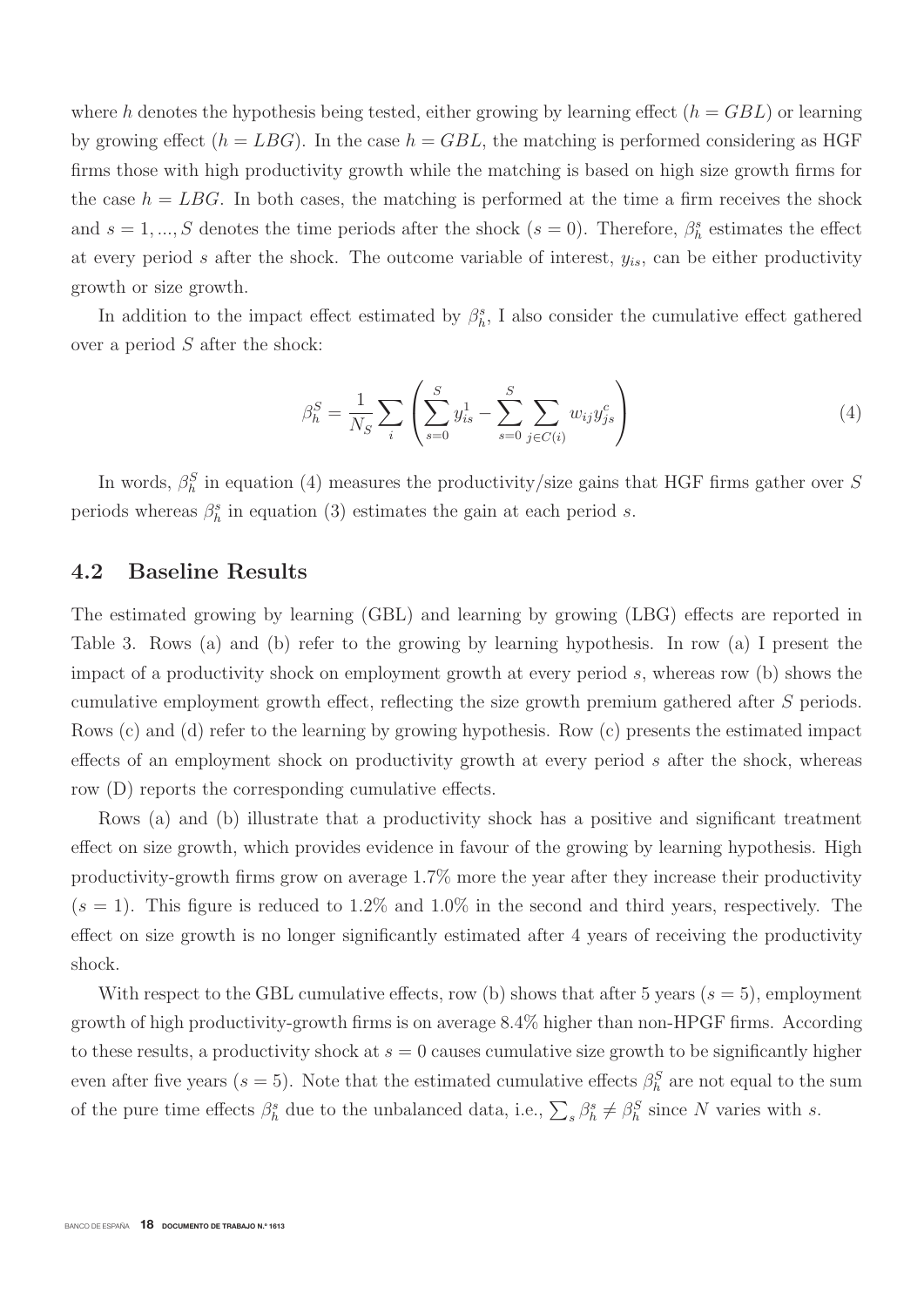| $\boldsymbol{s}$                            |                                           | $\overline{2}$ | 3          | 4          | $\overline{5}$ |  |  |  |
|---------------------------------------------|-------------------------------------------|----------------|------------|------------|----------------|--|--|--|
| (a) Outcome: employment growth              |                                           |                |            |            |                |  |  |  |
| $\beta_{GBL}^s$                             | $0.017***$                                | $0.012***$     | $0.010**$  | 0.004      | 0.003          |  |  |  |
|                                             | (0.004)                                   | (0.004)        | (0.005)    | (0.007)    | (0.006)        |  |  |  |
|                                             | (b) Outcome: cumulative employment growth |                |            |            |                |  |  |  |
| $\beta_{GBL}^{S}$                           | $0.017***$                                | $0.037***$     | $0.045***$ | $0.075***$ | $0.084***$     |  |  |  |
|                                             | (0.004)                                   | (0.005)        | (0.006)    | (0.007)    | (0.009)        |  |  |  |
| (c) Outcome: productivity growth            |                                           |                |            |            |                |  |  |  |
| $\beta_{LBG}^s$                             | $0.017*$                                  | $-0.005$       | $-0.014$   | $-0.008$   | $-0.010$       |  |  |  |
|                                             | (0.009)                                   | (0.005)        | (0.020)    | (0.009)    | (0.014)        |  |  |  |
| (d) Outcome: cumulative productivity growth |                                           |                |            |            |                |  |  |  |
| $\beta_{LBG}^{S}$                           | $0.017*$                                  | 0.012          | 0.006      | 0.012      | 0.007          |  |  |  |
|                                             | (0.009)                                   | (0.012)        | (0.017)    | (0.008)    | (0.031)        |  |  |  |

Table 3: Estimated GBL and LBG effects.

Notes.  $s = 1, ..., 5$  denotes the time periods after the shock that takes place as  $s = 0$ . The number of treated firms is 14,135 and the number of controls is 5,502 in rows (a) and (b). In rows (c) and (d) the number of treated firms is 12,533 and the number of controls is 5,697. I denote significance at 10%, 5% and 1% with <sup>∗</sup>, ∗∗ and ∗∗∗, respectively. Standard errors are denoted in parentheses.

The economic magnitude of the estimated GBL effects is also relevant. Consider two identical firms, A and B, with 60 employees. In a given year  $(s = 0)$ , firm A receives a productivity shock while firm B does not. According to the estimates in Table 3, the next year  $(s = 1)$  firm A will hire an additional worker while firm B will not. After 5 years  $(s = 5)$ , firm A will hire five additional workers but firm B will not.

Turning to the LBG estimated effects in rows (c) and (d) of Table 3, they provide little support for the learning by growing hypothesis. To be more concrete, row (c) shows the impact effects of an employment shock on productivity growth at every period. In the first year  $(s = 1)$  the estimated LBG effect is very similar to the GBL effect in row (a) but it is less precisely estimated being significant only at the 10% level. However, the impact LBG effect vanishes after one year becoming even negative albeit not statistically significant.

The cumulative LBG effects reported in row (d) confirm that productivity growth does not increase after an employment shock. While there is a positive effect during the first year, it is only significant at the  $10\%$  level.<sup>11</sup> In any event, the effect of employment growth on cumulative productivity growth is not statistically significant after the first year, which confirms that size growth cause no effect on productivity growth.

<sup>&</sup>lt;sup>11</sup>Note that cumulative and impact effects coincide in the first year ( $s = 1$ ).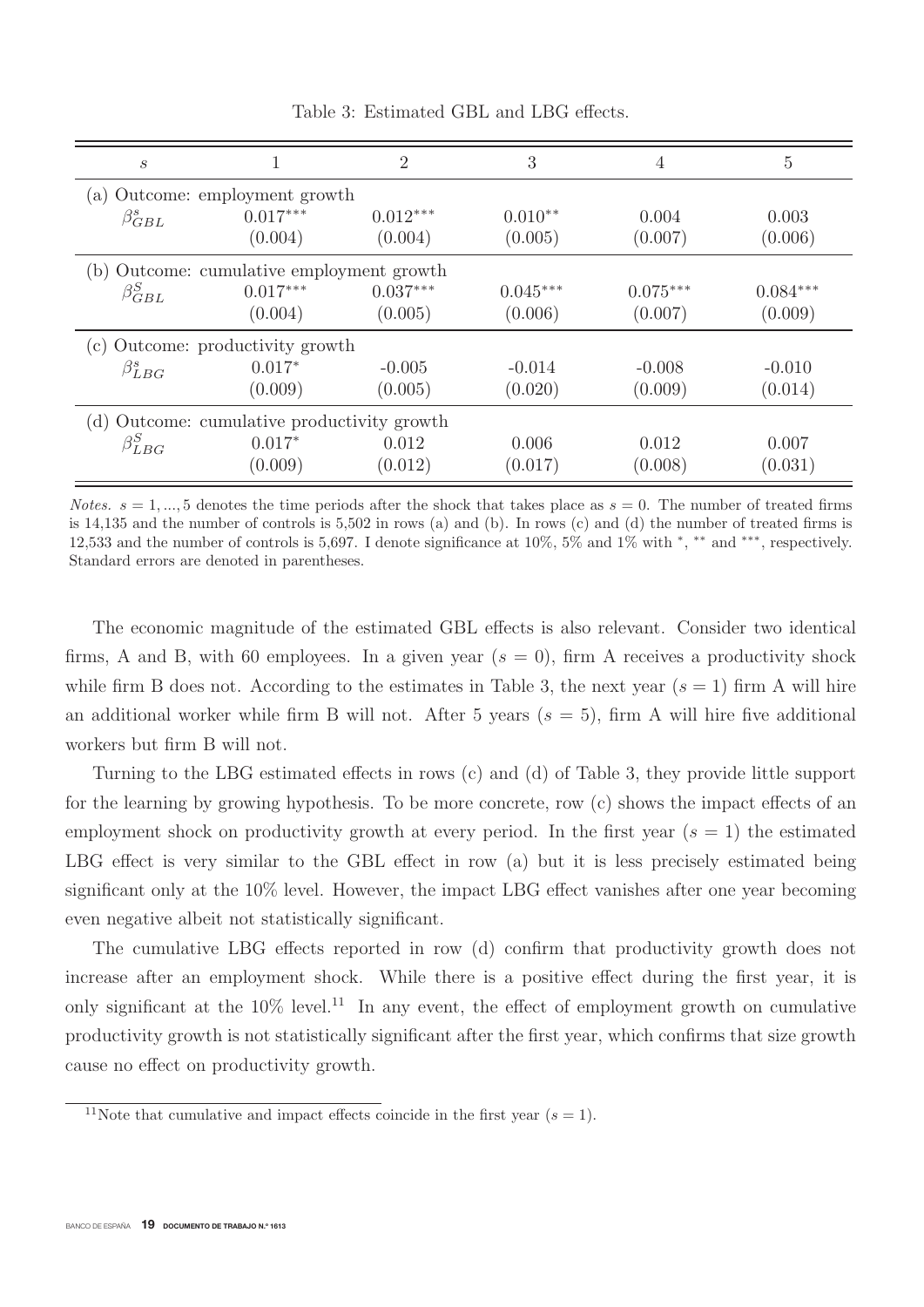Finally, Figure 4 illustrates the main findings. The estimated impact and cumulative GBL growing by learning— effects are positive during 5 years after the shock. In particular, the impact GBL effect is decreasing while the GBL cumulative effect increases over time. In contrast, the learning by growing (LBG) effects are even negative on impact and roughly zero in cumulative terms.

#### Figure 4: Estimated GBL and LBG effects



Notes. The solid line plot the estimated growing by learning (GBL) effects. The dashed line plots the learning by growing (LBG) effects. The left panel shows the cumulative effect  $(\beta_h^S)$  on either employment (GBL) or productivity (LBG) growth while the right panel shows impact effects  $(\beta_{LBG}^s)$ .

I interpret these opposing findings as conclusive evidence that productivity growth does cause firm growth, whereas firm growth does not cause productivity growth. The identification assumptions required for a causal interpretation of the GBL effects alone might be controversial. In particular, I need to assume that control and treated firms are identical prior to the productivity shock. However, I can only make them comparable in terms of the observable characteristics included in the propensity score while they might well differ in other non-observable dimensions. Analogously, the same concern applies to the causal interpretation of the LBG effects. The fact that the effect is positive and significant only in one direction (from productivity to size growth) indicates that the causal interpretation of my GBL estimates is not sharply at odds with the data.

### **4.3 Robustness Analysis**

In this section I perform several robustness exercises. In particular, these robustness checks are related to the definition of high growth firms, the matching methodology and the inclusion of financial variables. First, in the baseline a firm is labeled as a high growth firm if its productivity (or size)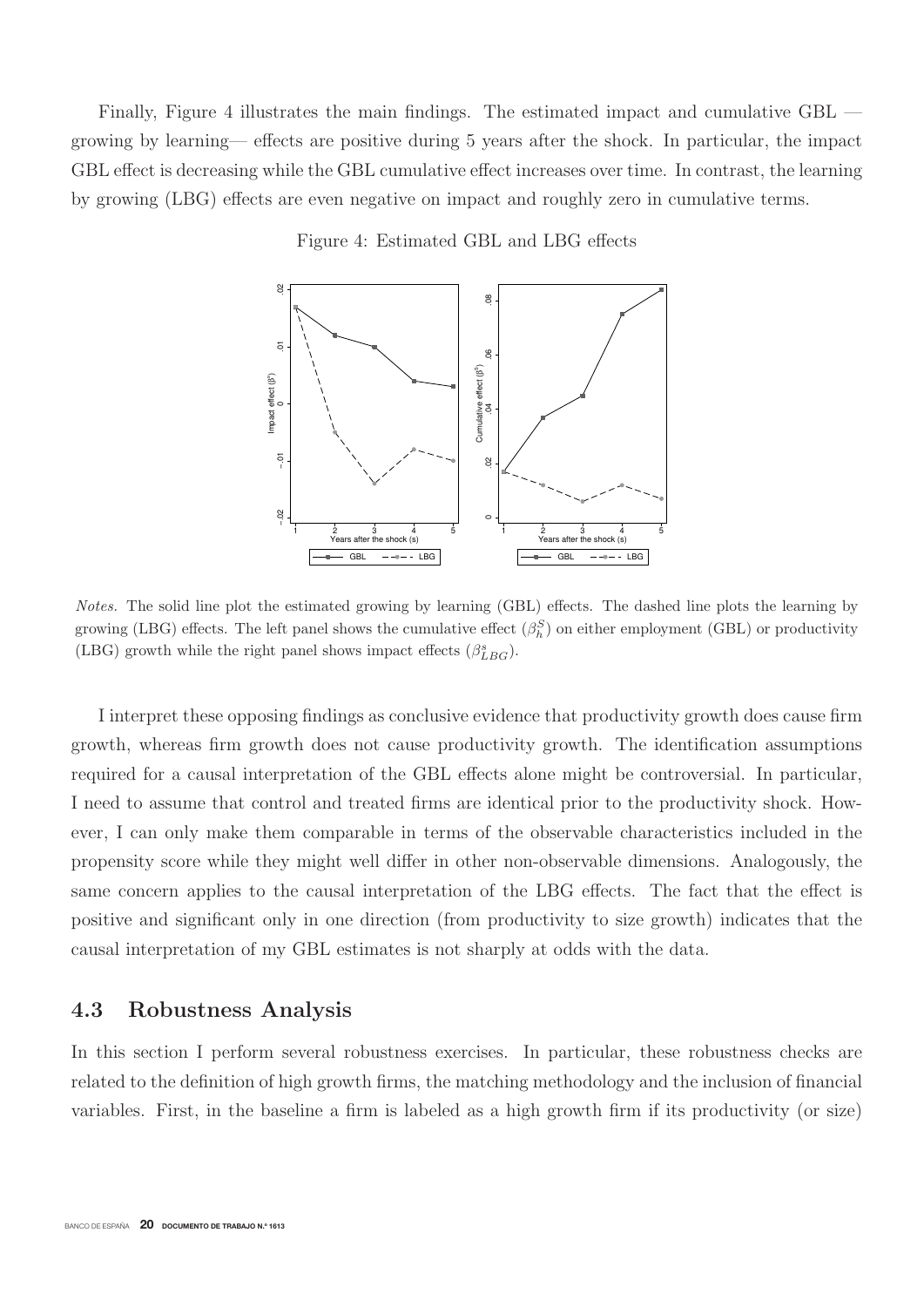growth is above an annual growth rate above 10%, which roughly corresponds to the 75th percentile. Second, in the baseline the matching is based on the method of the nearest neighbor, which selects the non high growth firms with the closest propensity score. I consider below different definitions of high growth firms as well as different matching techniques to investigate the robustness of the baseline results. Third, I re-estimate the baseline specification and consider the asymptotic standard errors derived in Abadíe and Imbens  $(2016)$ , which take into account the estimation error in the propensity score. Fourth, I include the firms' cash-flow among the control variables in the matching to ensure that differences in firm's liquidity do not bias the baseline estimates.

### **4.3.1 Alternative HGF Definitions**

The criterion for defining a high-growth firm (in terms of both size and productivity) determines the treatment and control groups. Therefore, it represents an assumption that might have non-negligible effects on the estimates. In my baseline results HGF firms are those with productivity (or size) annual growth above 10% that result in a control and treatment groups satisfying the balancing hypothesis.<sup>12</sup> Standard definitions of high-growth firms (HGF) in terms of employment are based on multi-period criteria more stringent than the one in my baseline estimates. For instance, the OECD labels as HGF a firm with average employment growth above 20% per year over a three-year period; also, the firm must have 10 or more employees. I cannot consider this type of definition because the resulting groups of treated and control firms do not satisfy the the balancing hypothesis, which is crucial for ensuring the validity of the matching estimates. Therefore, for the robustness exercises I consider two alternative definitions with alternative thresholds for the annual growth rate (in terms of both productivity —GBL— and employment —LBG—). In particular, I consider thresholds of 8% and 12% which roughly correspond to the 70th and 80th percentiles, respectively.

Table 4 shows the estimated GBL and LBG effects in cumulative terms under the labels HGF 8% and HGF 12%. As in the baseline results, GBL effects are highly significant and present similar magnitudes. If if consider a threshold above  $12\%$  (such as  $20\%$ , which corresponds to the 90th percentile), the balancing hypothesis is not satisfied. Thresholds below 8% (e.g. 4%) correspond to lower percentiles (around 55th) so that the identification of a size/productivity shock is less clear-cut and the HGF labeling becomes more controversial.<sup>13</sup>

The overlapping between HGF in size and productivity represents another concern related to the definition of high growth firms. In particular, 18% of high growth firms in terms of productivity are also high growth firms in terms of size. Analogously, 16% of HGF in size are also HGF in productivity.

<sup>&</sup>lt;sup>12</sup>In particular, this assumption requires that for a given propensity score  $p_i$ , exposure to treatment is random and thus treated and control units should be on average observationally identical (see Becker and Ichino (2002)).

 $13$ In any event, the main results remain robust when using the  $4\%$  threshold and are available upon request.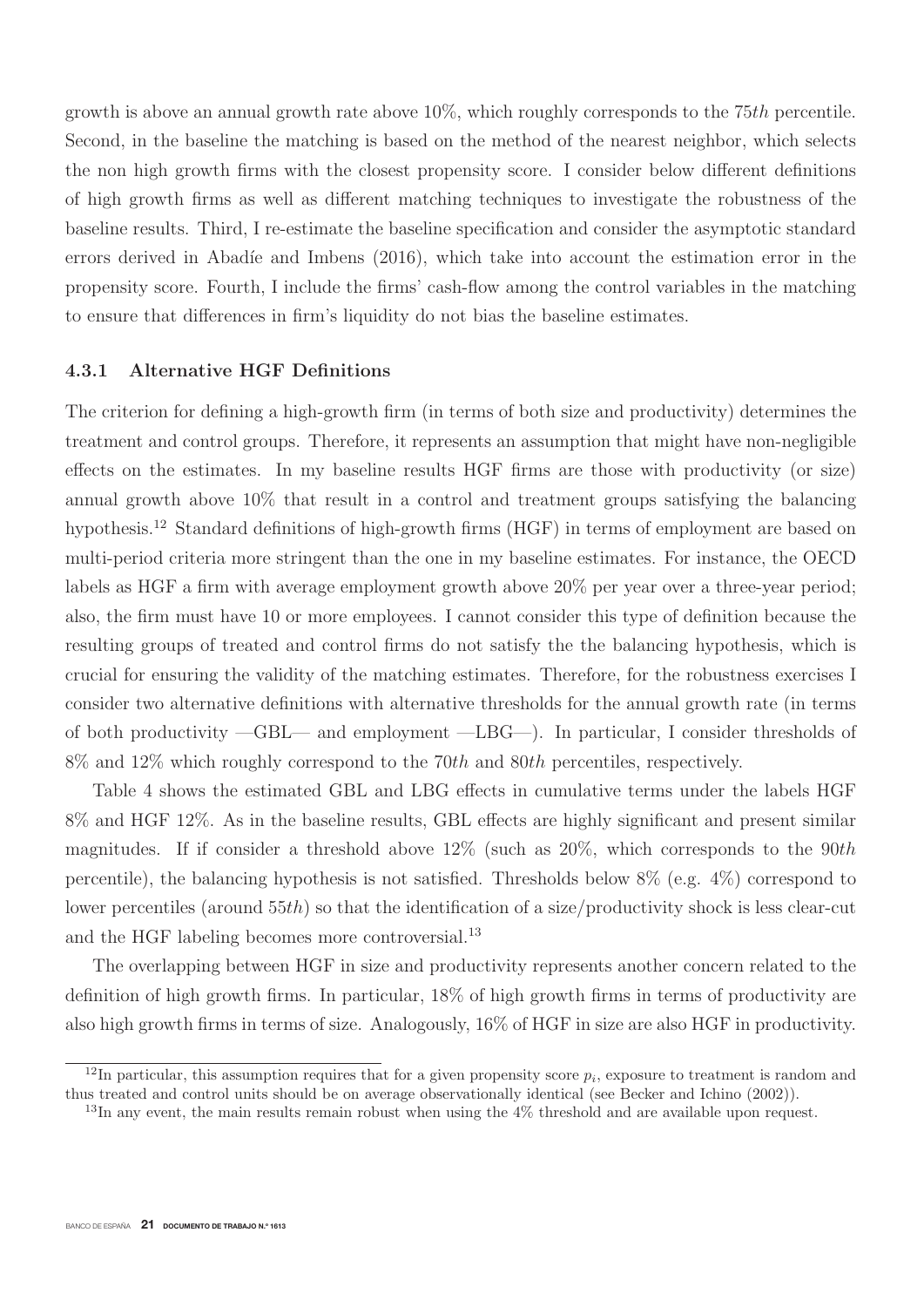Therefore, the productivity (size) shock considered in the baseline specification might include a size- (productivity-) shock component. In other words, around on sixth of the firms experiencing a productivity (size) shock also enjoy a size (productivity) shock, which might contaminate the baseline estimates of the GBL and LBG effects. Table 4 reports GBL and LBG effects estimated from a sample that does no include firms that are HGF in terms of both TFP and size.<sup>14</sup> The GBL estimates are even larger in magnitude while the LBG remain statistically insignificant after the second period, which corroborates the robustness of the baseline estimates to different definitions of high growth firms.

| $\mathcal{S}_{0}^{(n)}$                                                       | 1               | 2          | 3          | 4          | 5          |  |  |  |
|-------------------------------------------------------------------------------|-----------------|------------|------------|------------|------------|--|--|--|
| Panel A: Effect of productivity on cumulative size growth $(\beta_{GBL}^{S})$ |                 |            |            |            |            |  |  |  |
| HGF $8\%$                                                                     | $0.022***$      | $0.037***$ | $0.040***$ | $0.057***$ | $0.076***$ |  |  |  |
|                                                                               | (0.004)         | (0.005)    | (0.006)    | (0.007)    | (0.009)    |  |  |  |
| <b>HGF 12%</b>                                                                | $0.025^{***}\,$ | $0.042***$ | $0.054***$ | $0.073***$ | $0.067***$ |  |  |  |
|                                                                               | (0.004)         | (0.004)    | (0.005)    | (0.006)    | (0.008)    |  |  |  |
| HGF only TFP                                                                  | $0.046***$      | $0.057***$ | $0.056***$ | $0.066***$ | $0.089***$ |  |  |  |
|                                                                               | (0.007)         | (0.005)    | (0.007)    | (0.008)    | (0.009)    |  |  |  |
| Panel B: Effect of size on cumulative productivity growth $(\beta_{LBG}^S)$   |                 |            |            |            |            |  |  |  |
| <b>HGF 8%</b>                                                                 | $0.012**$       | 0.001      | $-0.015*$  | $-0.015$   | $-0.011$   |  |  |  |
|                                                                               | (0.005)         | (0.006)    | (0.008)    | (0.009)    | (0.010)    |  |  |  |
| <b>HGF 12%</b>                                                                | 0.012           | 0.022      | 0.004      | $0.021*$   | 0.003      |  |  |  |
|                                                                               | (0.012)         | (0.016)    | (0.024)    | (0.011)    | (0.039)    |  |  |  |
| HGF only size                                                                 | $0.015*$        | $0.015*$   | 0.004      | 0.006      | 0.013      |  |  |  |
|                                                                               | (0.008)         | (0.009)    | (0.011)    | (0.012)    | (0.014)    |  |  |  |

Table 4: Estimated GBL and LBG effects — Robustness (I).

Notes.  $s = 1, ..., 5$  denotes the time periods after the shock that takes place as  $s = 0$ . HGF 8% refers to high growth firms defined as those with TFP (or size) growth above  $8\%$  in a given year, which corresponds to the 70th percentile in the sample. HGF 12% identifies firms with TFP (or size) growth above 12%, the 80th percentile. HGF only TFP  $(\text{size})$  refer to high growth firms in terms of productivity  $(\text{size})$  but not in terms of size  $(\text{productivity})$  — see the main text for more details. I denote significance at 10%, 5% and 1% with <sup>∗</sup>, ∗∗ and ∗∗∗, respectively. Standard errors are denoted in parentheses.

### **4.3.2 Alternative Matching Techniques**

The particular technique considered for matching control and treatment firms might also represent a decision with significant effects on the results. In the baseline estimates, I consider the method

<sup>&</sup>lt;sup>14</sup>The estimated effects of the productivity and size shock are positive and strongly significant on employment growth, and negative and marginally significant on productivity growth.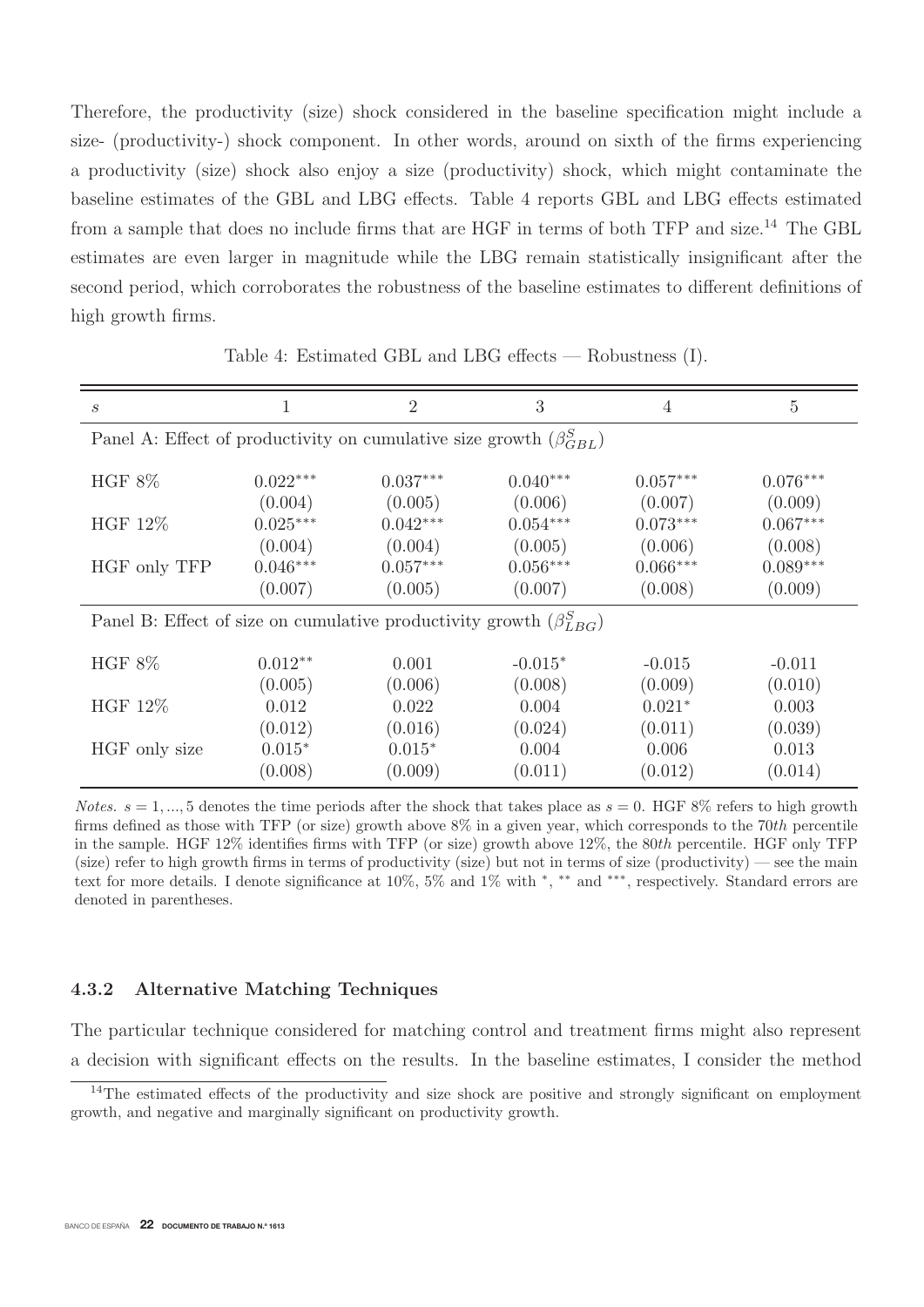of the nearest neighbor as explained in section 4.1. Two alternative methods are explored in the robustness exercises, kernel and stratification matching. None of the different techniques is ex-ante superior to the others given the the trade-off between quality and quantity of the matches, but their joint consideration allows me to assess the robustness of the estimates. Dehejia and Wahba (2002) provide more details on the different matching methods based on the propensity score.

First, I consider kernel matching in which all treated firms are matched with a weighted average of all controls using weights that are inversely proportional to the distance between the propensity scores of treated and controls. In the nearest neighbor method considered in the baseline, for some treated units the nearest neighbor may have a very different propensity score, and, nevertheless, it would contribute to the estimation of the treatment effect independently of this difference. This caveat is addressed by the weighting scheme considered in kernel matching. Second, I consider the stratification method that consists of dividing the propensity score in intervals such that within each interval, treated and control units have on average the same propensity score. Then, within each interval the difference between the average outcomes of the treated and the controls is computed. The overall effect is obtained as an average of the effects for each block with weights given by the distribution of treated units across blocks.Note that with this method, some treated units may be discarded in case no control is available in their block.

Table 5 reports the cumulative GBL and LBG effects estimated when using Kernel and Stratification matching techniques. In the case of GBL cumulative effects in Panel A, the estimates are highly significant and very similar to those in the baseline results based on nearest neighbor matching (see row (b) of Table 3). Turning to the LBG results in Panel B, the estimated effects are more precisely estimated than those in the baseline results for the first two years after the size shock ( $s = 1$  and  $s = 2$ ). However, the effects completely vanish after the third period  $(s = 3)$  as in row (d) of Table 3 based on nearest neighbor matching. All in all, I conclude that the matching technique considered in the baseline results has no decisive impact on the estimated effects.

#### **4.3.3 Other Robustness Checks**

In the baseline results, inference is based on standard errors that ignore the estimation error in the propensity score. Abadíe and Imbens  $(2016)$  take into account the fact that the propensity scores are random variables and are estimated from the data (instead of being constants), and they derive the adjustment to the large sample variance of the estimated treatment effects. Table 6 reports the cumulative GBL and LBG effects and their corresponding standard errors estimated when considering the approach in Abadíe and Imbens  $(2016)$ . In the case of GBL results in Panel A, the estimates are highly significant and similar to those in the baseline results not accounting for the randomness of the propensity scores (see row (b) of Table 3). Regarding the LBG results in Panel B, standard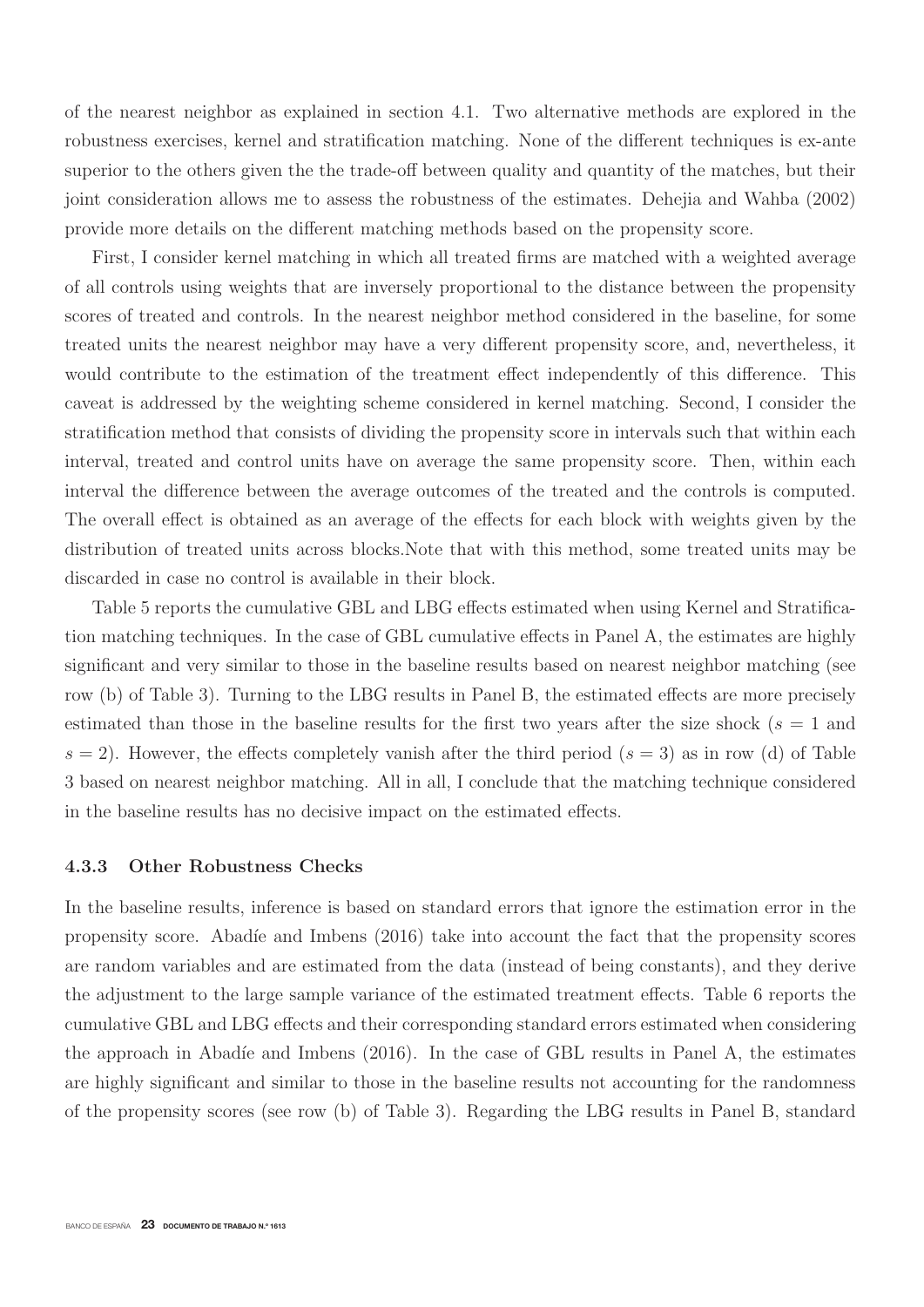| $\mathcal{S}_{0}$                                                             |                                                | 2                                              | 3                                              | 4                                              | 5                                              |  |  |  |
|-------------------------------------------------------------------------------|------------------------------------------------|------------------------------------------------|------------------------------------------------|------------------------------------------------|------------------------------------------------|--|--|--|
| Panel A: Effect of productivity on cumulative size growth $(\beta_{GBL}^{S})$ |                                                |                                                |                                                |                                                |                                                |  |  |  |
| Kernel matching<br>Stratification matching                                    | $0.020***$<br>(0.002)<br>$0.015***$<br>(0.003) | $0.040***$<br>(0.004)<br>$0.035***$<br>(0.005) | $0.057***$<br>(0.009)<br>$0.042***$<br>(0.007) | $0.073***$<br>(0.010)<br>$0.070***$<br>(0.008) | $0.081***$<br>(0.010)<br>$0.079***$<br>(0.010) |  |  |  |
| Panel B: Effect of size on cumulative productivity growth $(\beta_{LBG}^S)$   |                                                |                                                |                                                |                                                |                                                |  |  |  |
| Kernel matching                                                               | $0.018***$<br>(0.004)                          | $0.019**$<br>(0.008)                           | 0.001<br>(0.007)                               | 0.006<br>(0.009)                               | 0.002<br>(0.010)                               |  |  |  |
| Stratification matching                                                       | $0.021***$<br>(0.003)                          | $0.022**$<br>(0.009)                           | 0.003<br>(0.008)                               | 0.008<br>(0.009)                               | 0.009<br>(0.011)                               |  |  |  |

Table 5: Estimated GBL and LBG effects — Robustness (II).

Notes.  $s = 1, ..., 5$  denotes the time periods after the shock that takes place as  $s = 0$ . Kernel and stratification matching refer to alternative techniques for constructing the control group (see the main text for more details). I denote significance at 10%, 5% and 1% with <sup>∗</sup>, ∗∗ and ∗∗∗, respectively. Standard errors are denoted in parentheses.

errors are now smaller with respect to the coefficient estimates for the first two years after the size shock  $(s = 1$  and  $s = 2)$ . However, the statistical significance of the effects completely vanishes after the third period  $(s = 3)$  as in row (d) of Table 3. I thus conclude that considering the asymptotic distribution in Abadíe and Imbens (2016) has no impact on the conclusions from the baseline results.

The baseline estimates control for selection on observables by including the following firm covariates: lagged high growth status, total factor productivity, size, export status, wages, and age. Financial variables are thus not included in the set of observable characteristics that might correlate with the high-growth indicators. However, access to finance may well be correlated with firms' growth performance in terms of both productivity and employment. If this is the case, a positive effect from high-growth productivity to employment growth could be driven by differences in the access to finance. For instance, high-growth episodes may improve firms' ability to raise funding, and this improvement would generate employment growth rather than the productivity shock per se. In order to control for this possibility, we follow Fazzari, Hubbard, and Petersen (1988) and include firms' cash-flow among the set of firm covariates when performing the matching in the baseline specification.<sup>15</sup> The estimated effects are reported in Table 6 under the label "Access to finance". The findings in the baseline specification remain robust to the inclusion of financial variables in the matching procedure. I can thus conclude that the estimated effect from productivity to employment growth is not driven by differences in access to finance between control and treated firms.

<sup>15</sup>Cash-flow is defined as the sum of net income, depreciation, and extraordinary income. Positive cash-flow indicates that a firm's liquid assets are increasing, enabling it to settle debts, reinvest in its business, return money to shareholders, pay expenses and provide a buffer against future financial challenges.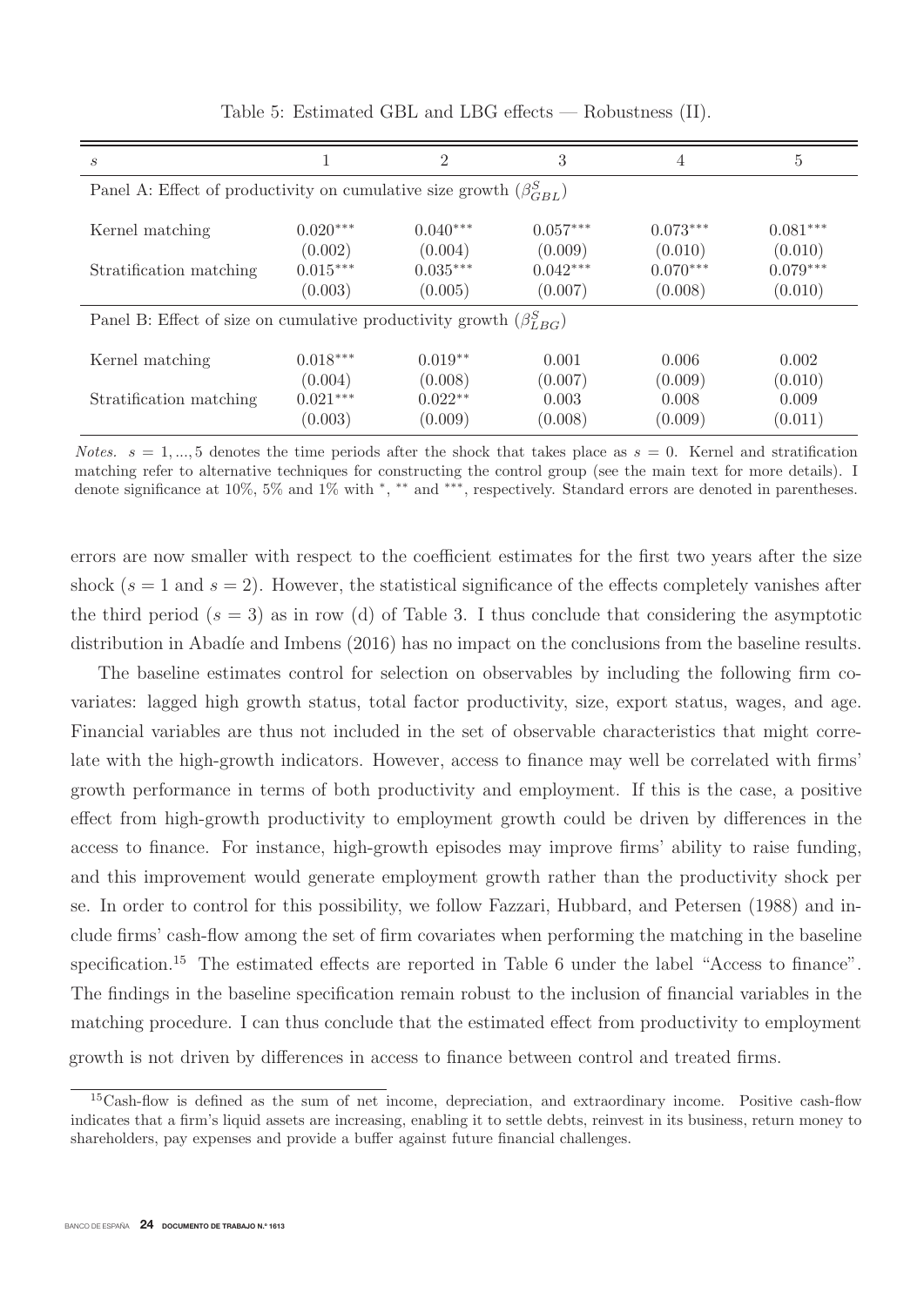| S                                                                             |                                                | 2                                              | 3                                              | 4                                              | 5                                              |  |  |  |
|-------------------------------------------------------------------------------|------------------------------------------------|------------------------------------------------|------------------------------------------------|------------------------------------------------|------------------------------------------------|--|--|--|
| Panel A: Effect of productivity on cumulative size growth $(\beta_{GBL}^{S})$ |                                                |                                                |                                                |                                                |                                                |  |  |  |
| Abadíe and Imbens (2016)<br>Access to finance                                 | $0.019***$<br>(0.004)<br>$0.016***$<br>(0.004) | $0.031***$<br>(0.005)<br>$0.033***$<br>(0.005) | $0.039***$<br>(0.007)<br>$0.046***$<br>(0.006) | $0.073***$<br>(0.009)<br>$0.055***$<br>(0.007) | $0.082***$<br>(0.011)<br>$0.072***$<br>(0.009) |  |  |  |
| Panel B: Effect of size on cumulative productivity growth $(\beta_{LBG}^S)$   |                                                |                                                |                                                |                                                |                                                |  |  |  |
| Abadíe and Imbens (2016)                                                      | $0.019***$<br>(0.005)                          | $0.024***$<br>(0.007)                          | 0.003<br>(0.009)                               | 0.005<br>(0.012)                               | 0.002<br>(0.013)                               |  |  |  |
| Access to finance                                                             | $0.023***$<br>(0.005)                          | $0.018***$<br>(0.006)                          | 0.002<br>(0.023)                               | $-0.005$<br>(0.032)                            | 0.004<br>(0.010)                               |  |  |  |

Table 6: Estimated GBL and LBG effects — Robustness (III).

*Notes.*  $s = 1, ..., 5$  denotes the time periods after the shock that takes place as  $s = 0$ . "Abadíe and Imbens (2016)" refers to the use of the asymptotic standard errors derived in Abadíe and Imbens (2016), which take into account the estimation error in the propensity score. "Access to finance" refers to the inclusion of firms' cash-flow among the control variables in the matching to ensure that differences in firm's financial restrictions do not bias the baseline estimates. I denote significance at 10%, 5% and 1% with <sup>∗</sup>, ∗∗ and ∗∗∗, respectively. Standard errors are denoted in parentheses.

## **5 Discussion**

Three empirical facts have been discussed above: (i) large firms are more productive than small firms; (ii) the direction of causality appears to go from productivity to size as it is usually assumed in canonical models of firm dynamics; (iii) there are too many small and low-productivity firms in Spain in comparison with the rest of EU4 countries. A natural interpretation of these findings is that Spanish firms are smaller because they are less productive. According to the GBL estimates in section 4, Spanish firms should experience, on average, fewer and/or smaller TFP shocks than their European counterparts. This lack of productivity increases would result in lower employment growth rates, and, as a consequence, it would bias the Spanish firm size distribution towards small firms.

Figure 5 provides evidence in favor of this pattern by illustrating that average productivity growth at the firm level is substantially lower in Spain than in the remaining EU4 countries. In particular, TFP growth for firms with 1-9 employees is 8.5 pp. lower in Spain while this difference is 2.4 pp. for large firms with more than 250 employees.<sup>16</sup> The fact that the TFP growth gap is substantially

<sup>&</sup>lt;sup>16</sup>Differences if TFP growth between EU4 and Spanish firms are also positive and large for all size categories according to the COMPNET database.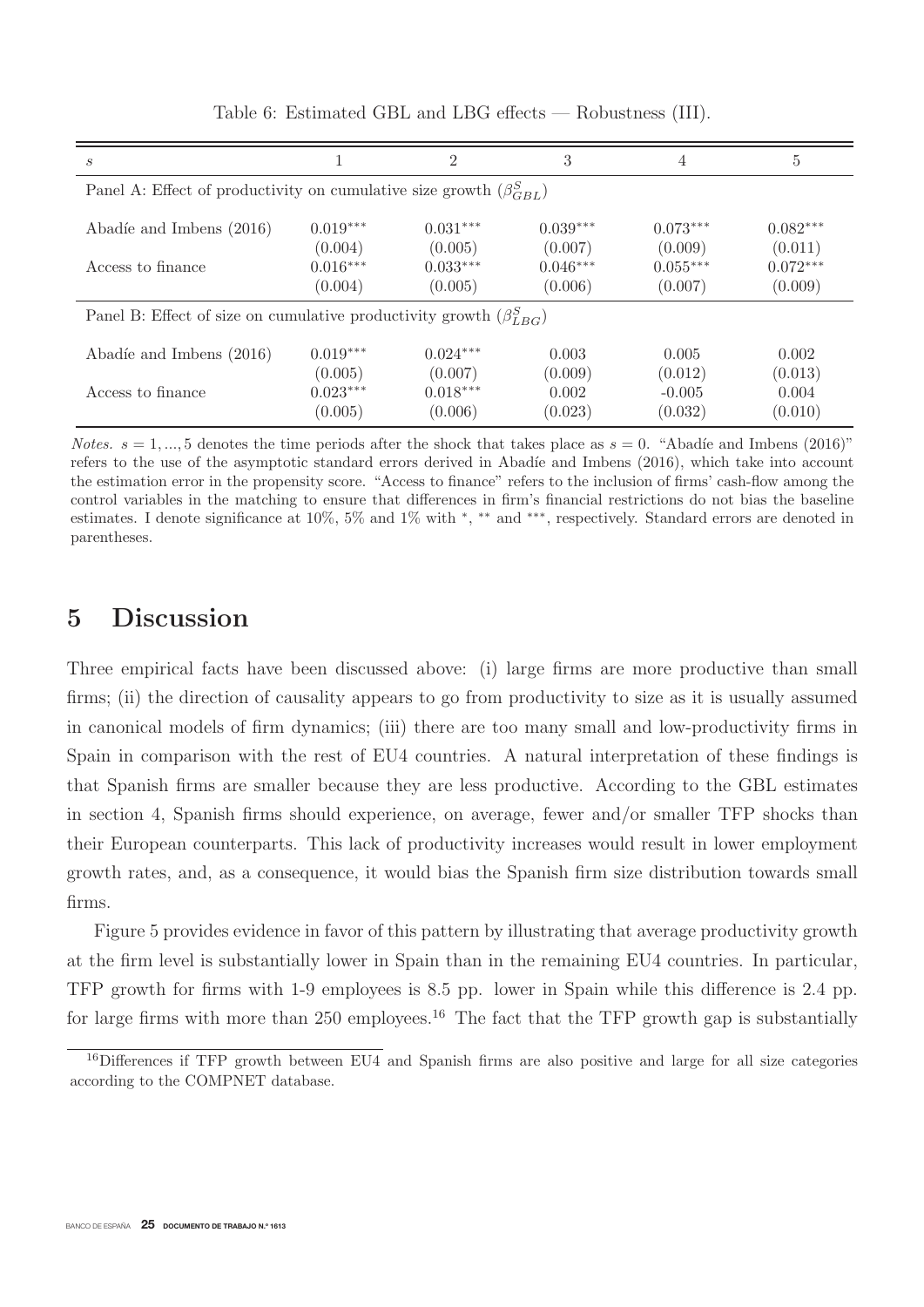larger for small firms is compatible with the larger gap of TFP levels illustrated in Figure 2. Turning to employment (size) growth, the differences are also positive for all size categories, which means that Spanish firms grow less than their European counterparts. To be more concrete, the annual growth rate of EU4 firms is around 2.5 pp. higher than that of Spanish firms. According to my interpretation, Spanish firms are smaller and less productive mainly because they experience much smaller productivity shocks that preclude them to thrive.



Figure 5: EU4-Spain difference in annual TFP/size growth

Notes. Each bar plots the difference measured in percentage points between annual productivity (and size defined by employment) growth in Spain and average productivity (and size) growth in the remaining EU4 countries (Germany, France, and Italy). The five size categories reported are: (1) from 1 to 9 employees; (2) from 10 to 19 employees; (3) from 20 to 49 employees; (4) from 50 to 249 employees; (5) more than 250 employees. The source of TFP growth is AMADEUS over the period 2004-2012 (see Section 3 for more details) while size growth figures are taken from EUROSTAT over the period 2002-2013. All the figures refer to the total economy including manufacturing, trade, construction and services.

This interpretation raises an obvious and crucial question. Why do Spanish firms are less productive than their European counterparts? Syverson (2011) provides an in-depth overview of the literature on the determinants of productivity at the firm level. Managerial talent, quality of inputs, and R&D activities are identified as internal drivers of measured productivity differences across producers. Cross-country evidence reveals that Spanish firms perform worse than their EU4 counterparts in all the three factors, which may explain, at least partially, their dismal performance in terms of productivity.

Managerial talent represents an obvious lever that can impact the productivity of a firm. Indeed, management can be interpreted as an unmeasured input in the production function. Managers coordinate the application of labor, capital, and intermediate inputs, which determines the ability of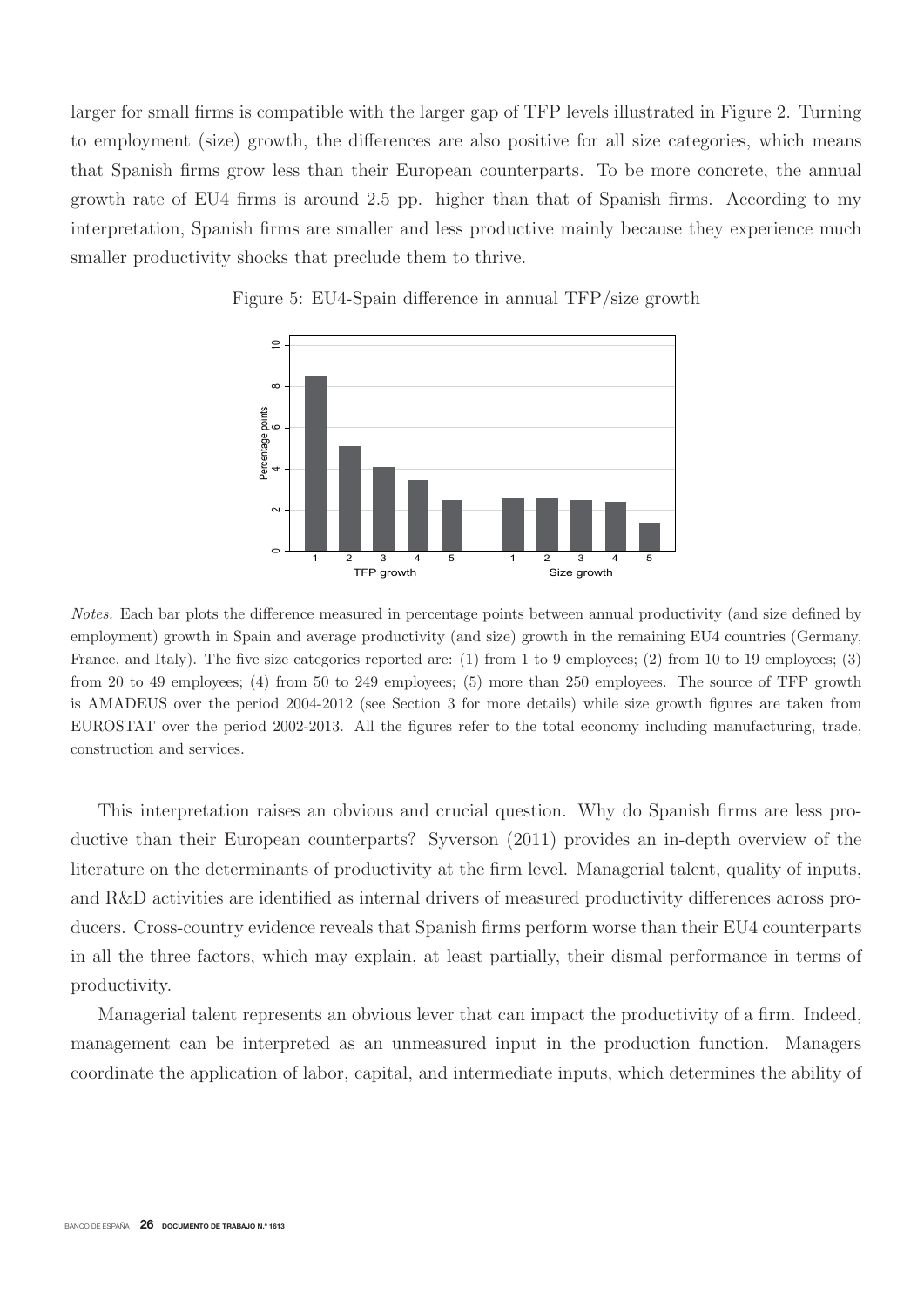the firm to convert inputs into output. Data limitations have precluded the measuring of managerial talent across firms and countries until the World Management Survey (WMS) was released a decade ago. Bloom and Reenen (2007) and their team collected plant-level management practices data across multiple sectors and countries. The measured practices revolve around day-to-day and closeup operations on eighteen specific management practices in operations, monitoring, targets, and incentives. According to the latest release of the survey, in a scale from 1 to 5 the average score of Spanish firms was 2.75. This figure was 3.18, 3.00, and 2.95 in the cases of Germany, France, and Italy, respectively (see Bloom, Lemos, Sadun, Scur, and Reenen (2014)). To gauge the magnitude of these differences, which are economically important, note that the highest score, 3.29, corresponds to the US, while the lowest, 2.03, corresponds to Mozambique. I argue that poor managerial practices in Spanish firms may partially explain their low productivity. In fact, Bloom and Reenen (2007) show that the lower average management practice scores in some developing countries are driven by a large left tail of very poorly management practices, which goes in line with the larger gap in productivity of small Spanish firms with respect to EU4 firms.

The productive effects of innovation, information technology, and research and development (R&D) have been the subject of intense study. For instance, Doraszelski and Jaumandreu (2013) find that R&D explains a substantial amount of productivity growth using a panel of Spanish firms, and they also develop a model in which firm productivity growth is the result of R&D expenditures with uncertain outcomes.<sup>17</sup> While R&D expenditures is only one of the many components of firms' innovative efforts, it is easy to measure. Indeed, cross-country statistics indicate that gross domestic expenditure on R&D is substantially lower in Spain than in other European countries. Over the years 2003-2014, the average R&D expenditure as a share of GDP was 1.22% in Spain, and 1.17%, 2.14%, and 2.63% in Italy, France, and Germany, respectively. On the other hand, the share of innovative firms is 33.6% in Spain according to EUROSTAT. However, this figure is 56.1%, 53.4%, and 66.9% in Italy, France, and Germany, respectively.<sup>18</sup> It seems reasonable to think that the low innovative content of Spanish firms may also explain part of their productivity gap with respect to their European counterparts.

Standard input measures such as the number of employees or employee-hours do not capture differences in input quality. However, there exists a broad literature based on matched employeremployee datasets that documents the importance of labor quality as a driver of productivity. For instance, Ilmakunnas, Maliranta, and Vainiomäki (2004) show that workers' productivity is increasing in workers' education. Along these lines, there are reasons to think that Spanish workers are, on

 $17$ Rochina-Barrachina, Manez, and Sanchis-Llopis (2010) also find that the implementation of process innovations produces an extra productivity growth using a panel of Spanish firms.

<sup>18</sup>The proportion of innovative firms in Spain is also lower by size categories.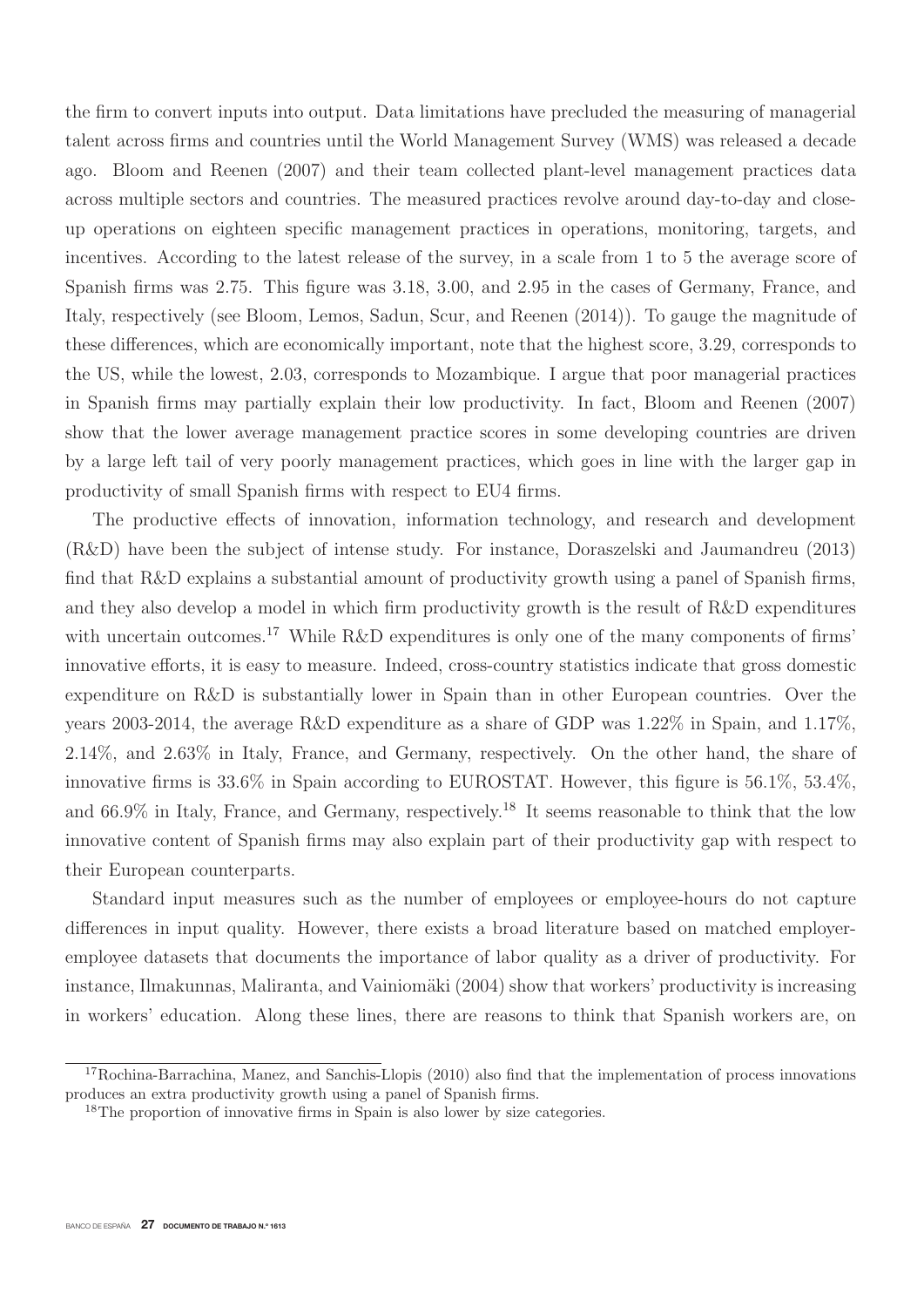average, less productive than their EU4 counterparts. In particular, data from The Programme for the International Assessment of Adult Competencies —PIAAC— corroborates this concern. The PIAAC is a worldwide study of cognitive and workplace skills aiming to assess the skills of literacy, numeracy and problem solving in technology-rich environments among the working-age population (for more details see OECD (2013)). The average score is 249 in Spain, while it is 249, 258, and 271 in Italy, France, and Germany, respectively. These figures indicate that workplace skills of employees in Spanish firms are worse on average, which may well result in lower productivity at the firm level.

# **6 Concluding Remarks**

Large firms are more productive than small firms. The levers that firm managers can use to increase size and productivity are the same, namely, managerial talent, employee quality, and/or innovation. Therefore, establishing the direction of causality between size and productivity represents a challenge. This paper investigates this issue by exploiting a bidirectional identification strategy together with standard matching methods applied to a representative sample of Spanish firms. My results indicate that productivity growth may cause employment growth. In contrast, size growth defined by employment does not result in significant productivity gains.

This finding casts doubt on the view that low productivity growth in Spain can be explained by the presence of too many small firms. In particular, I argue that the low productivity of Spanish firms with respect to their European counterparts might be at the root of the Spanish size distribution excessively biased towards small firms rather than the other way around. As a consequence, the low productivity at the firm level could also explain the dismal evolution of aggregate productivity in Spain. According to my own interpretation of the literature and the international evidence, poor managerial talent, low quality of the labor input, and scarce R&D activities by Spanish firms may explain, at least partially, their dismal performance in terms of productivity.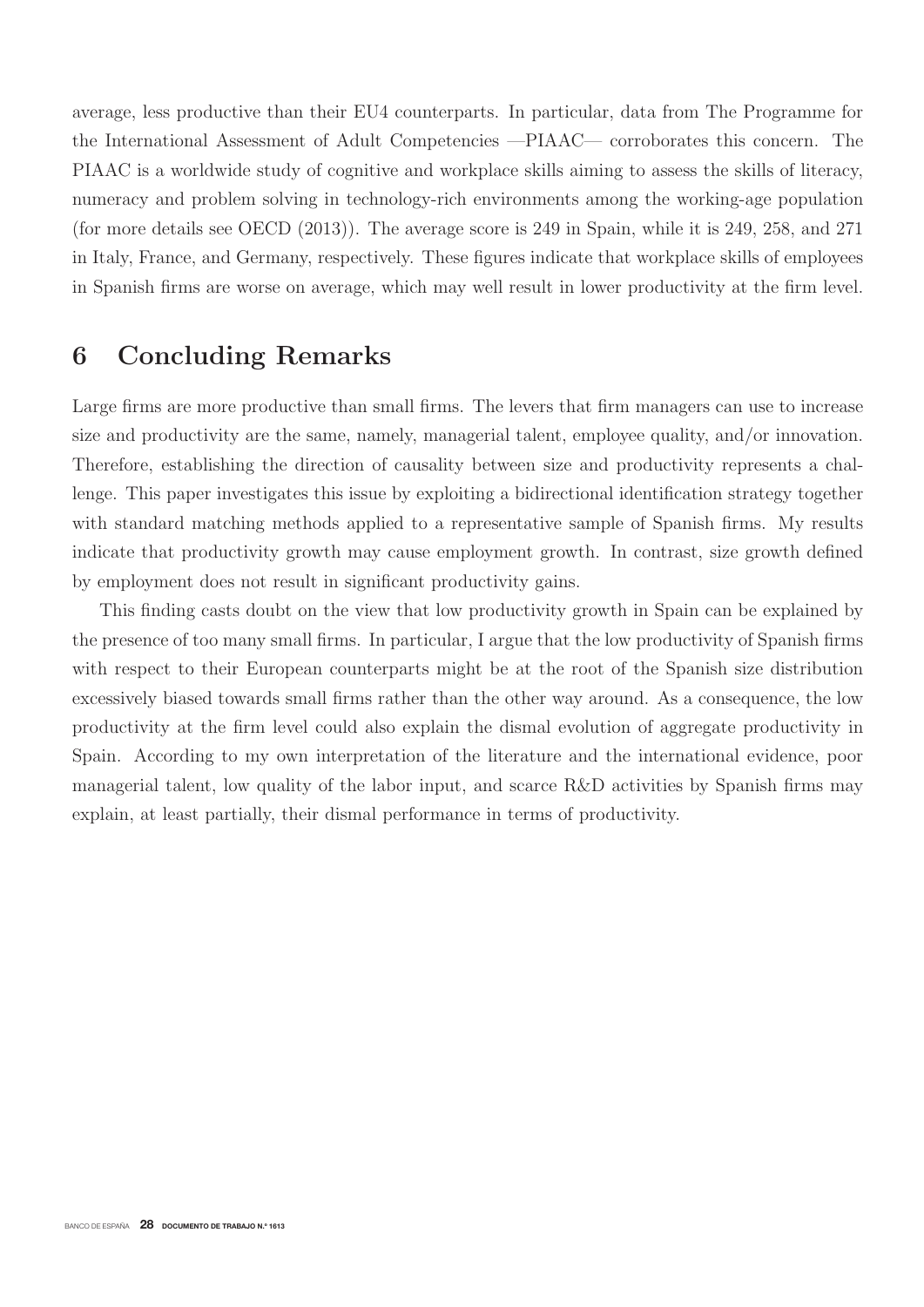# **References**

- ABADÍE, A., AND G. IMBENS (2016): "Matching of the Estimated Propensity Score," Econometrica, 84, 781–807.
- BECKER, S., AND A. ICHINO (2002): "Estimation of average treatment effects based on propensity scores," STATA Journal, 2, 358377.
- Bloom, N., R. Lemos, R. Sadun, D. Scur, and J. V. Reenen (2014): "JEEA-FBBVA Lecture 2013: The New Empirical Economics of Management," Journal of the European Economic Association, 12, 835876.
- Bloom, N., and J. V. Reenen (2007): "Measuring and Explaining Management Practices Across Firms and Countries," Quarterly Journal of Economics, 122, 13511408.
- DAUNFELDT, S., N. ELERT, AND D. JOHANSSON (2010): "The Economic Contribution of High-Growth Firms: Do Definitions Matter?," Stockholm: The Ratio Institute.
- DEHEJIA, R., AND S. WAHBA (2002): "Propensity Score-Matching Methods for Nonexperimental Causal Studies," The Review of Economics and Statistics, 84, 151–161.
- DELOECKER, J. (2007): "Do Exports Generate Higher Productivity? Evidence from Slovenia," Journal of International Economics, 73, 69–98.
- DORASZELSKI, U., AND J. JAUMANDREU (2013): "R&D and Productivity: Estimating Endogenous Productivity," Review of Economic Studies, 80, 1338–1383.
- Du, J., Y. Gong, and Y. Temouri (2013): "High Growth Firms and Productivity Evidence from the United Kingdom," Nesta Working Paper No. 13/04.
- FARINAS, J., AND E. HUERGO (2015): "Demografía Empresarial en España: Tendencias y Regularidades," FEDEA No. 2015/24.
- FAZZARI, S., G. HUBBARD, AND B. PETERSEN (1988): "Financing Constraints and Corporate Investment," Brookings Papers on Economic Activity, 1, 141–195.
- GAL, P. (2013): "Measuring Total Factor Productivity at the Firm Level using OECD-ORBIS," OECD Economics Department Working Papers, No. 1049.
- GARCÍA-SANTANA, M., AND J. PIJOAN-MAS (2014): "The Reservation Laws in India and the Misallocation of Production Factors," Journal of Monetary Economics, 66, 193–209.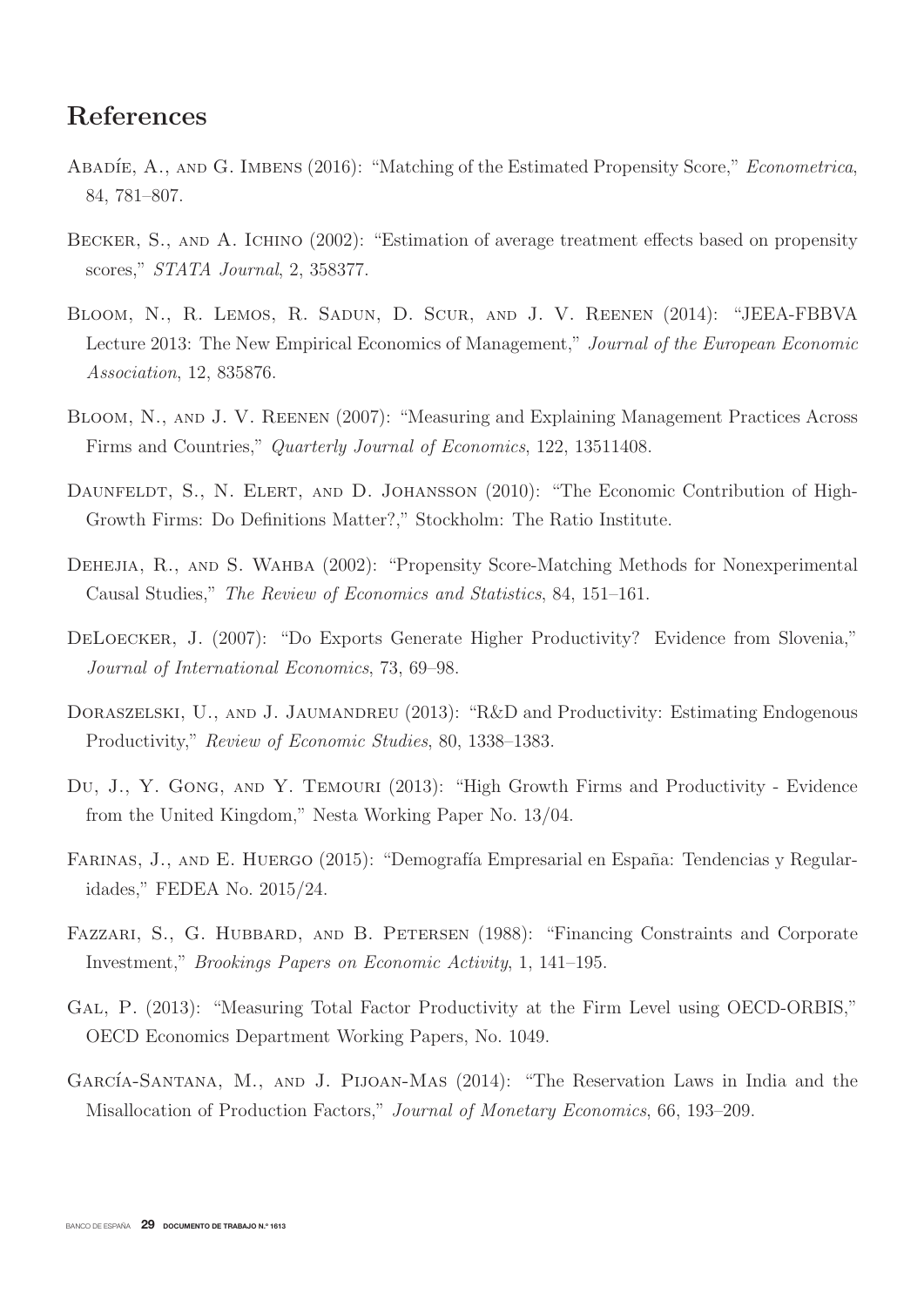- Garicano, L., C. LeLarge, and J. Van-Reenen (2015): "Firm Size Distortions and the Productivity Distribution: Evidence from France," FEDEA No. 2015/24.
- GOURIO, F., AND N. ROYS (2014): "Size dependent regulations, firm size distribution, and reallocation," Quantitative Economics, 5, 377–416.
- GUNER, N., G. VENTURA, AND D. XU (2008): "Macroeconomic Implications of Size-Dependent Policies," Review of Economic Dynamics, 11(4), 721–744.
- HECKMAN, J., H. ICHIMURA, AND P. TODD (1997): "Matching as an econometric evaluation estimator," The Review of Economic Studies, 65, 261294.
- HENREKSON, M., AND D. JOHANSSON (2010): "Gazelles as job creators: a survey and interpretation of the evidence," Small Business Economics, 35, 227–244.
- ILMAKUNNAS, P., M. MALIRANTA, AND J. VAINIOMÄKI (2004): "The Roles of Employer and Employee Characteristics for Plant Productivity," Journal of Productivity Analysis, 21, 249–276.
- IMF (2015): "Obstacles to Firm Growth in Spain," IMF Country Report No. 15/233.
- Jovanovic, B. (1982): "Selection and the Evolution of Industry," Econometrica, 50, 649–670.
- LEVINSOHN, J., AND A. PETRIN (2003): "Estimating Production Functions Using Inputs as Controls for Unobservables," The Review of Economic Studies, 70, 317–342.
- Lopez-Garcia, P., F. di Mauro, and Others (2015): "Assessing European competitiveness: the new CompNet microbased database," European Central Bank Working Papers, No. 1764.
- Lopez-Garcia, P., and S. Puente (2012): "What makes a high-growth firm? A dynamic probit analysis using Spanish firm-level data," Small Business Economics, 39, 1029–1041.
- MAS, M., F. PÉREZ, AND E. URIEL (2013): "Inversión y stock de capital en España (1964-2011). Evolución y perspectivas del patrón de acumulación," Bilbao: Fundación BBVA.
- Melitz, M. (2003): "The Impact of Trade on Intra-Industry Reallocations and Aggre- gate Industry Productivity," *Econometrica*, 71(1965-1725).
- OECD (2013): OECD Skills Outlook 2013: First Results from the Survey of Adult Skills. OECD Publishing.
- Olley, S., and A. Pakes (1996): "The Dynamic of Productivity in the Telecommuunications Equipment Industry," Econometrica, 64, 1263–1297.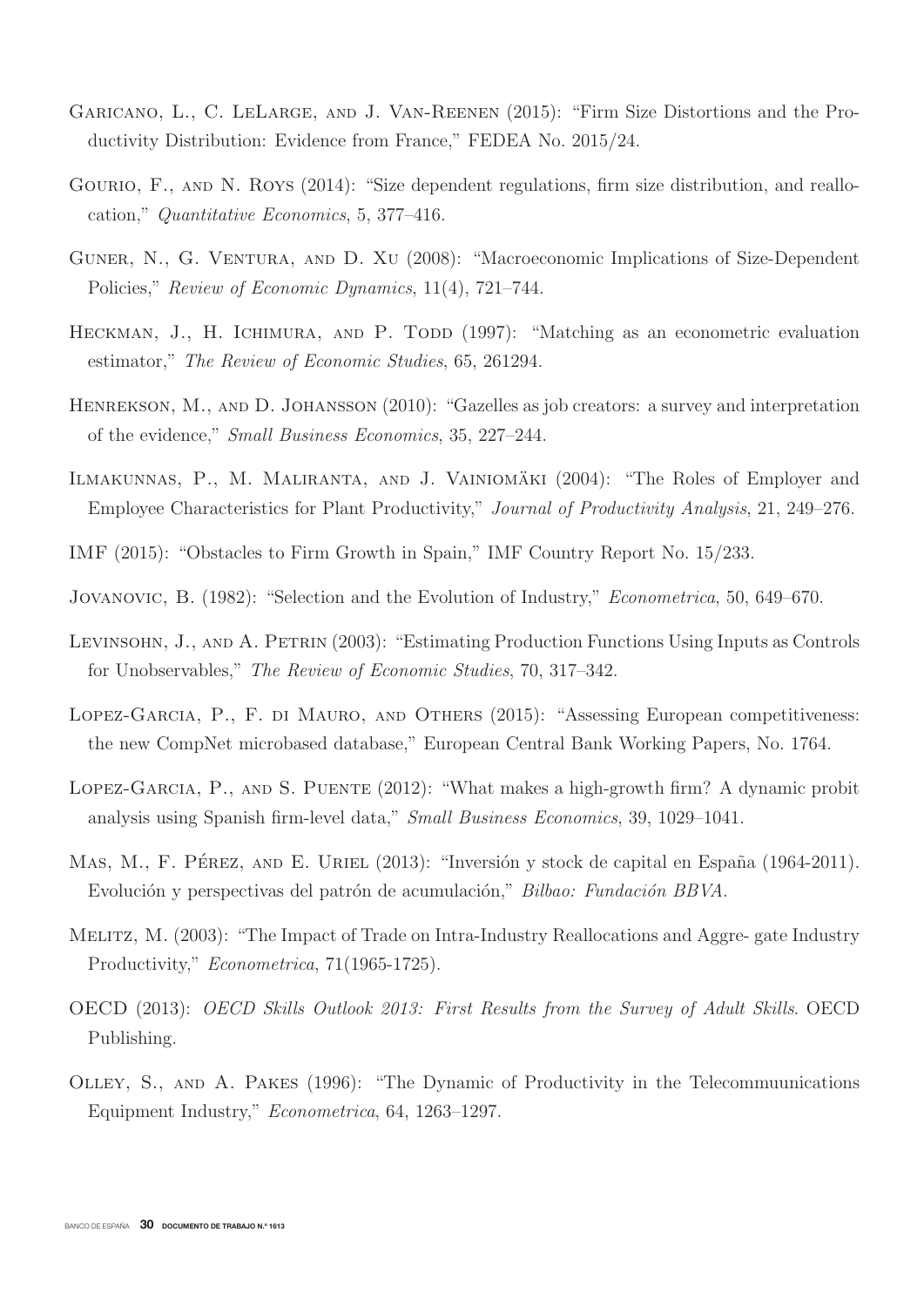- RAMOS, R., AND E. MORAL-BENITO (2013): "Agglomeration Matters for Trade," Banco de España Working Paper 1316.
- ROCHINA-BARRACHINA, M., J. MANEZ, AND J. SANCHIS-LLOPIS (2010): "Process innovations and firm productivity growth," Small Business Economics, 34, 147–166.
- ROSENBAUM, P., AND D. RUBIN (1983): "The central role of the propensity score in observational studies for causal effects," Biometrica, 70, 41–55.
- SYVERSON, C. (2011): "What Determines Productivity?," Journal of Economic Literature, 49, 326–365.
- WOOLDRIDGE, J. (2009): "On estimating firm-level production functions using proxy variables to control for unobservables," Economics Letters, 104, 112–114.
- WOOLRIDGE, J. (2002): "Econometric Analysis of Cross Sections and Panel Data," The MIT Press, Cambridge.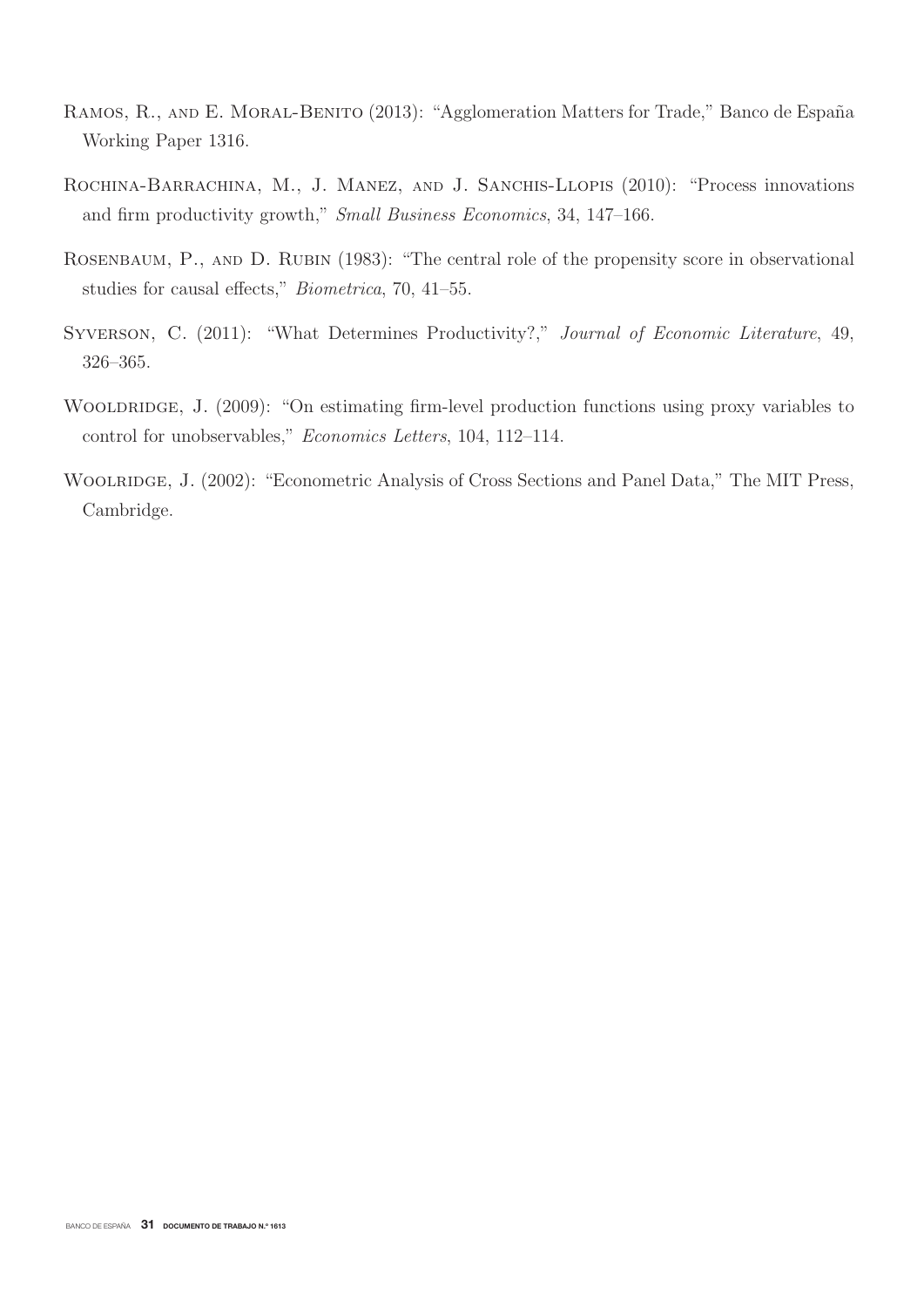# **A Measuring firm-level TFP**

In order to obtain firm-level total factor productivity (TFP), I resort to relatively standard estimation techniques, namely, the Wooldridge (2009) GMM approach to implement the Olley and Pakes (1996) and Levinsohn and Petrin (2003) identification strategy.

The object of interest is the TFP of firm i in year t, labeled as  $a_{it}$  in the following equation derived from a firm-specific Cobb-Douglas production function:

$$
y_{it} = \alpha_L l_{it} + \alpha_K k_{it} + \alpha_M m_{it} + a_{it}
$$
\n<sup>(5)</sup>

where y refers to logged output, and  $l, k$ , and m are logged labour, capital, and materials, respectively.

The estimation of equation (5) is performed on a 2-digit industry level. However, in order to obtain consistent estimates with sufficient degrees of freedom, a cutoff of a minimum of 25 observations per sector and year is introduced. Sectors that do not meet the minimum cutoff are flagged and their TFP estimates are replaced by an estimated value obtained on the corresponding macro-sector level. A full set of year dummies is included to control for sector-specific trends.

To estimate the parameters in the production function, I assume that  $a_{it}$  is the sum of two firmspecific and unobserved components, namely, a component which is known to the firm  $(\omega_{it})$ , and a component unknown to the firm and with no impact on firm's decisions  $(v_{it})$ . The endogeneity problem that renders OLS estimates biased when estimating equation (5) arises from the correlation of  $\omega_{it}$  with the input choices. One of the solutions provided for solving this problem is introduced by Olley and Pakes (1996) who proposed a structural approach to the problem, by using observed input choices to instrument for unobserved productivity. In particular, their approach relied upon the assumption that investment,  $i_{it}$ , installed in period t only becomes productive at  $t + 1$ , so that  $i_{it} = i(\omega_{it}; k_{it})$  can be inverted to yield  $\omega_{it} = \omega(i_{it}; k_{it})$  under the assumption of increasing monotonicity of  $i_{it}$  in  $\omega_{it}$ .

Levinsohn and Petrin (2003) argued that the strict monotonicity of the investment function was broken given the many zeros reported by firms. If all observations with zero or negative investment had to be dropped, there would be an important efficiency loss in the estimation. Therefore, Levinsohn and Petrin (2003) advocate to invert the materials' demand function  $m_{it} = m(\omega_{it}; k_{it})$  to obtain  $\omega_{it} = \omega(m_{it}; k_{it})$ , also under monotonicity plus some additional assumptions. Finally, Wooldridge (2009) introduces an appealing GMM approach that implements this identification strategy reducing the computational burden as well as producing more efficient estimates.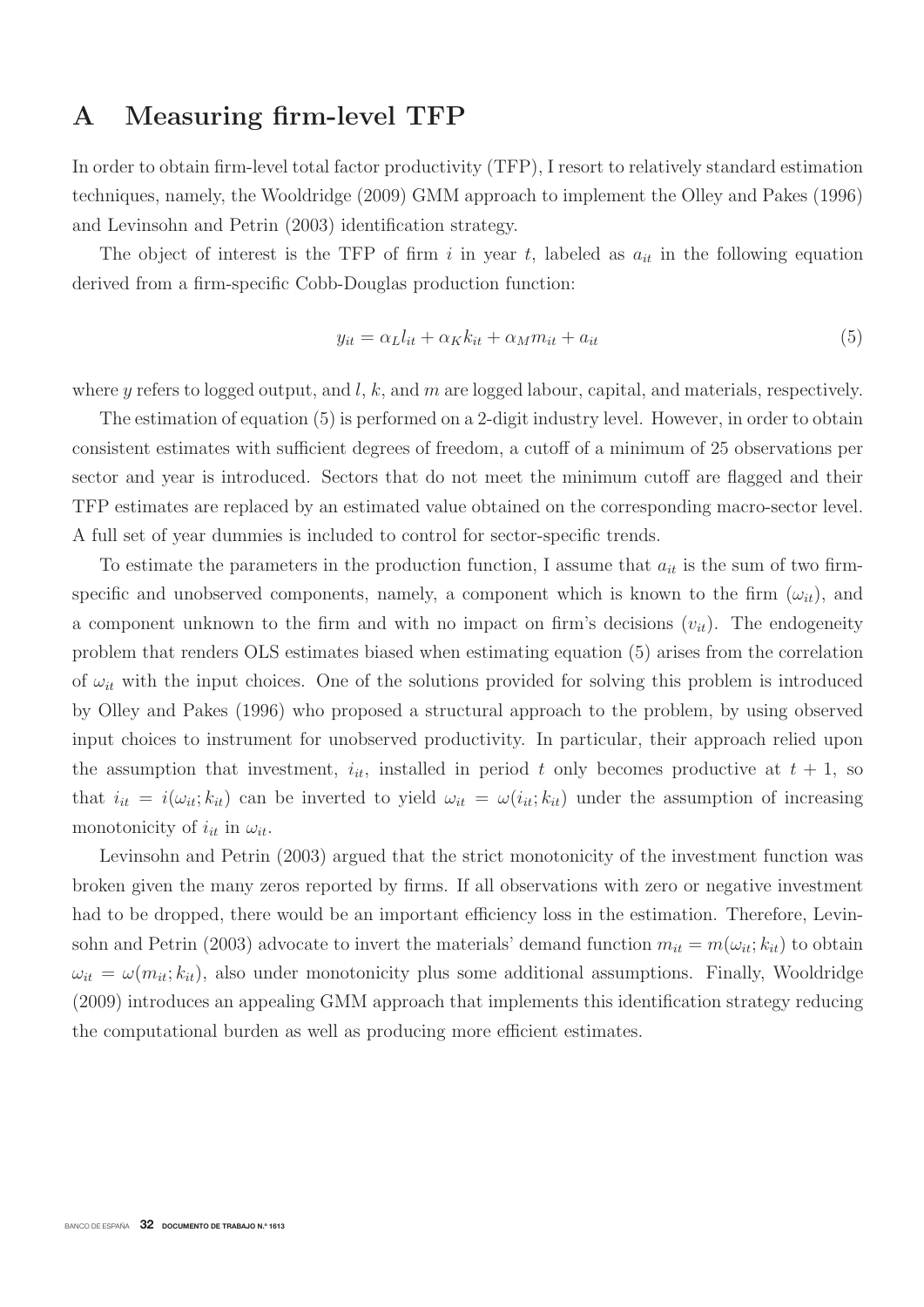

Figure B.1: Size distribution of firms, 1995-2007

Notes. Panel (a) plots the percentage number of firms with 1-9 workers and 10-199 workers both for our sample from the Central de Balances (CB) and for the census from the Central Business Register (CBR). Panel (b) does the same for firms with 200+ employees. Panels (c) and (d) report the employment shares in the same size categories.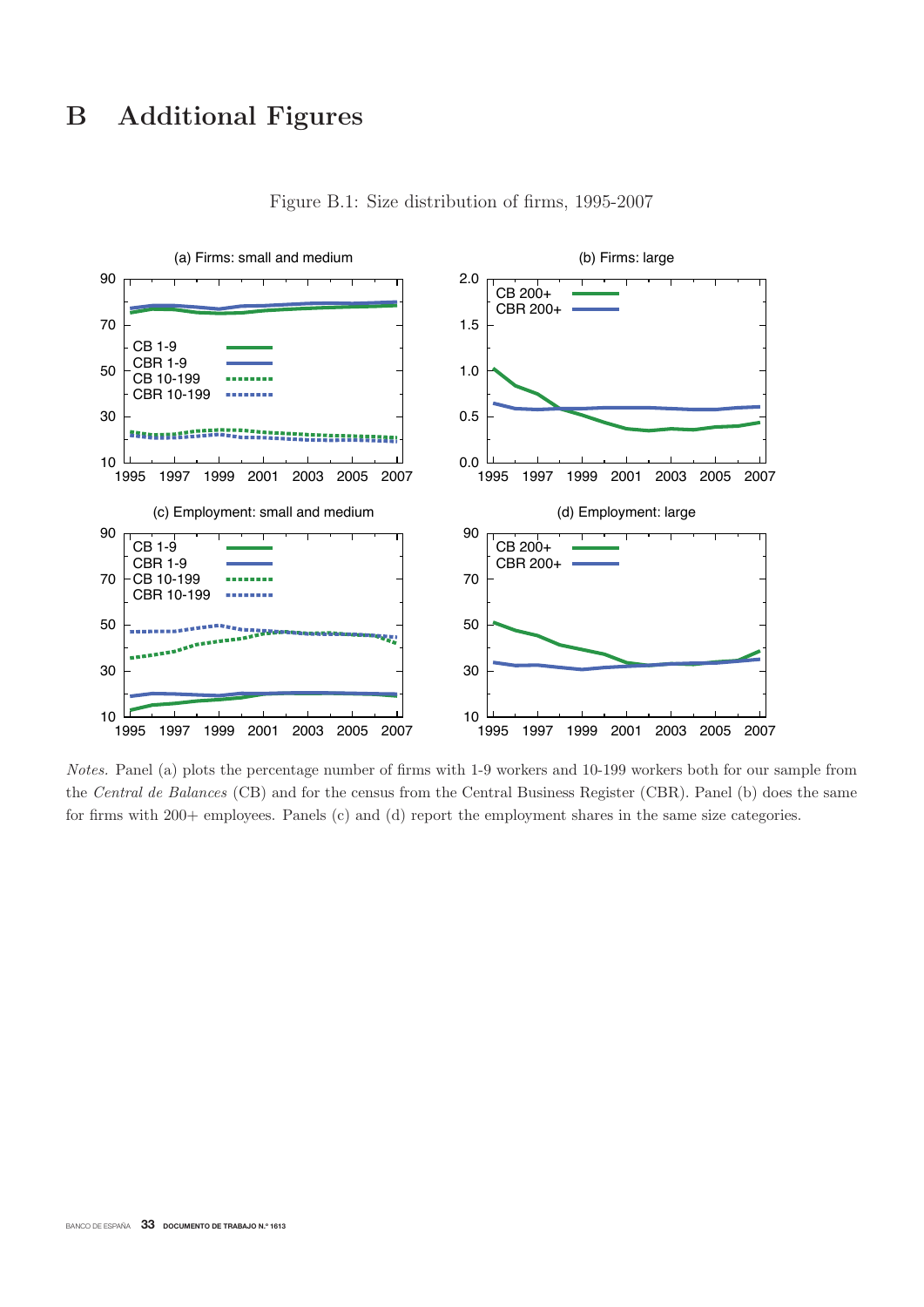

Figure B.2: Spain-to-EU4 productivity ratio by firm size and sector

Notes. Each bar plots the ratio of average productivity in Spain to average productivity in the remaining EU4 countries (Germany, France, and Italy). The five size categories reported are: (1) from 1 to 9 employees; (2) from 10 to 19 employees; (3) from 20 to 49 employees; (4) from 50 to 249 employees; (5) more than 250 employees. Labor productivity figures cover the period 2002-2013 in the case of EUROSTAT and the year 2010 in the case of the OECD. Total factor productivity ratios from AMADEUS and COMPNET refer to the period 2004-2012.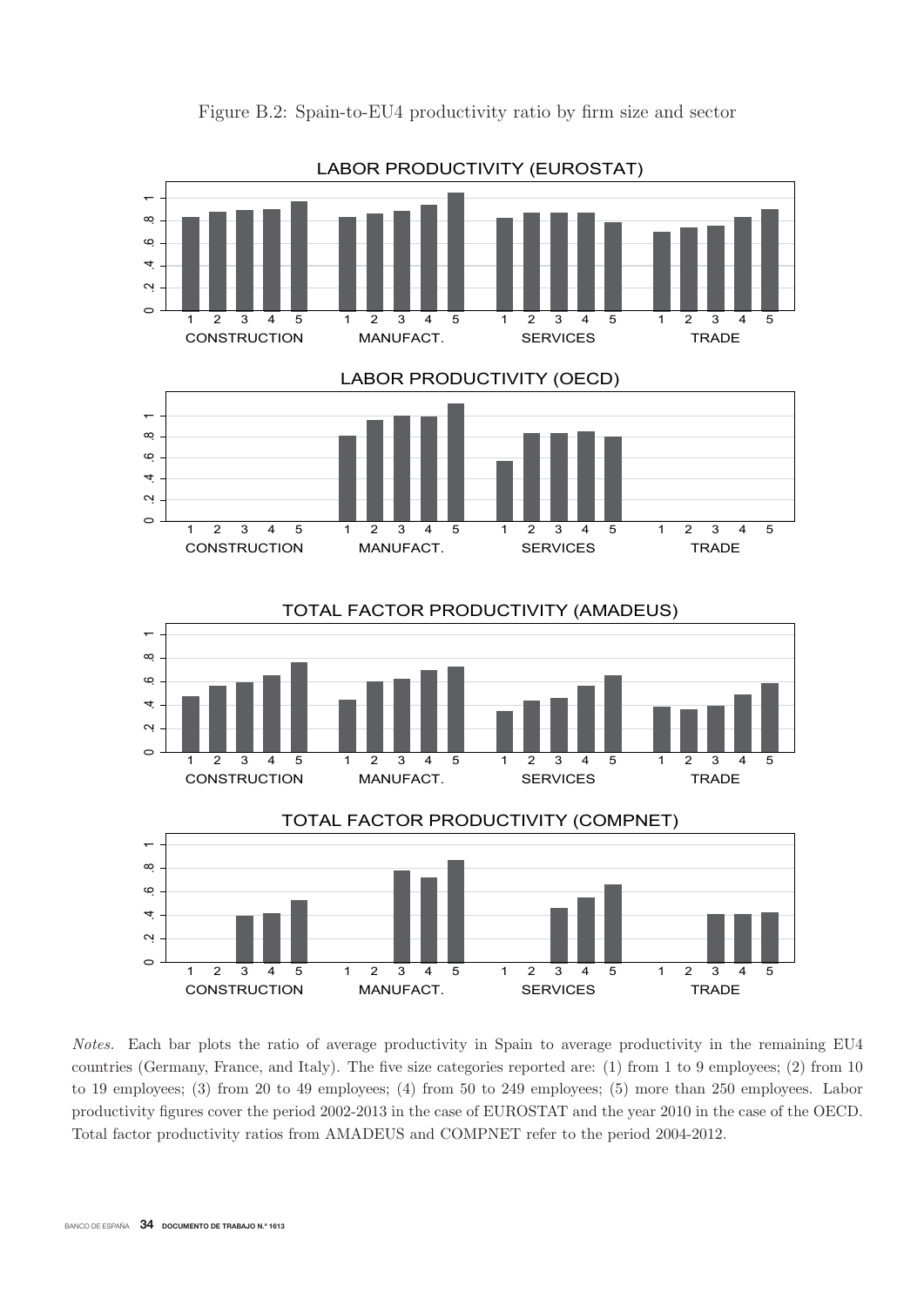

Figure B.3: Size shock at  $s = 0$  and subsequent TFP growth

Notes. HSG firms are those with employment growth above 10% in 2003, labeled as  $s = 0$ . The remaining firms are labeled as "No HSG" in the same year. The vertical axis plots average log TFP for these two different groups before and after 2003.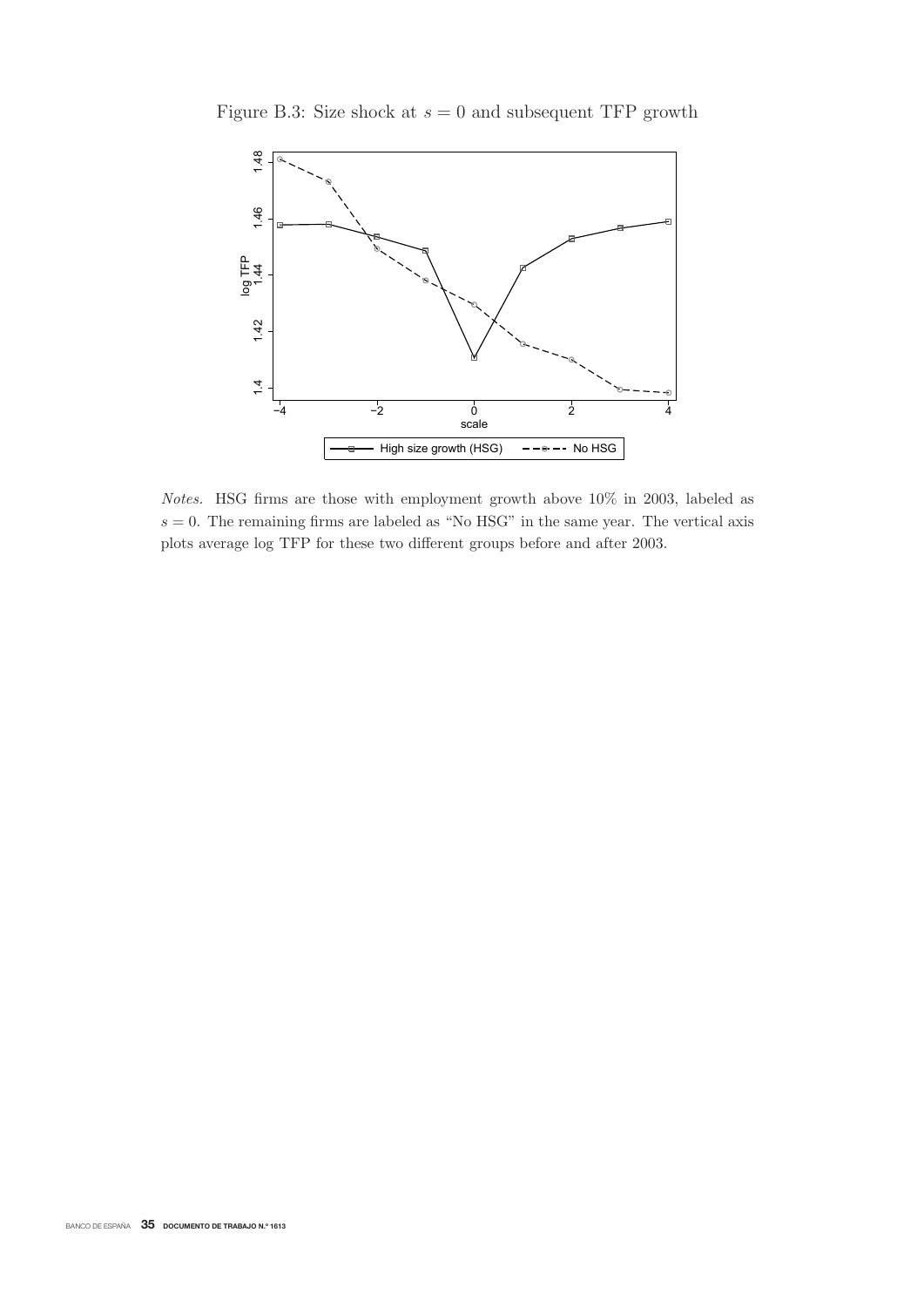#### BANCO DE ESPAÑA PUBLICATIONS

#### WORKING PAPERS

- 1501 LAURA HOSPIDO and EVA MORENO-GALBIS: The Spanish productivity puzzle in the Great Recession.
- 1502 LAURA HOSPIDO, ERNESTO VILLANUEVA and GEMA ZAMARRO: *Finance for all:* the impact of fi nancial literacy training in compulsory secondary education in Spain.
- 1503 MARIO IZQUIERDO, JUAN F. JIMENO and AITOR LACUESTA: Spain: from immigration to emigration?
- 1504 PAULINO FONT, MARIO IZQUIERDO and SERGIO PUENTE: Real wage responsiveness to unemployment in Spain: asymmetries along the business cycle.
- 1505 JUAN S. MORA-SANGUINETTI and NUNO GAROUPA: Litigation in Spain 2001-2010: Exploring the market for legal services.
- 1506 ANDRES ALMAZAN, ALFREDO MARTÍN-OLIVER and JESÚS SAURINA: Securitization and banks' capital structure.
- 1507 JUAN F. JIMENO, MARTA MARTÍNEZ-MATUTE and JUAN S. MORA-SANGUINETTI: Employment protection legislation and labor court activity in Spain.
- 1508 JOAN PAREDES, JAVIER J. PÉREZ and GABRIEL PEREZ-QUIRÓS: Fiscal targets. A guide to forecasters?
- 1509 MAXIMO CAMACHO and JAIME MARTINEZ-MARTIN: Monitoring the world business cycle.
- 1510 JAVIER MENCÍA and ENRIQUE SENTANA: Volatility-related exchange traded assets: an econometric investigation.
- 1511 PATRICIA GÓMEZ-GONZÁLEZ: Financial innovation in sovereign borrowing and public provision of liquidity.
- 1512 MIGUEL GARCÍA-POSADA and MARCOS MARCHETTI: The bank lending channel of unconventional monetary policy: the impact of the VLTROs on credit supply in Spain.
- 1513 JUAN DE LUCIO, RAÚL MÍNGUEZ, ASIER MINONDO and FRANCISCO REQUENA: Networks and the dynamics of firms' export portfolio.
- 1514 ALFREDO IBÁÑEZ: Default near-the-*default*-point: the value of and the distance to default.
- 1515 IVÁN KATARYNIUK and JAVIER VALLÉS: Fiscal consolidation after the Great Recession: the role of composition.
- 1516 PABLO HERNÁNDEZ DE COS and ENRIQUE MORAL-BENITO: On the predictability of narrative fiscal adjustments.
- 1517 GALO NUÑO and CARLOS THOMAS: Monetary policy and sovereign debt vulnerability.
- 1518 CRISTIANA BELU MANESCU and GALO NUÑO: Quantitative effects of the shale oil revolution.
- 1519 YAEL V. HOCHBERG, CARLOS J. SERRANO and ROSEMARIE H. ZIEDONIS: Patent collateral, investor commitment and the market for venture lending.
- 1520 TRINO-MANUEL ÑÍGUEZ, IVAN PAYA, DAVID PEEL and JAVIER PEROTE: Higher-order risk preferences, constant relative risk aversion and the optimal portfolio allocation.
- 1521 LILIANA ROJAS-SUÁREZ and JOSÉ MARÍA SERENA: Changes in funding patterns by Latin American banking systems: how large? how risky?
- 1522 JUAN F. JIMENO: Long-lasting consequences of the European crisis.
- 1523 MAXIMO CAMACHO, DANILO LEIVA-LEON and GABRIEL PEREZ-QUIROS: Country shocks, monetary policy expectations and ECB decisions. A dynamic non-linear approach.
- 1524 JOSÉ MARÍA SERENA GARRALDA and GARIMA VASISHTHA: What drives bank-intermediated trade finance? Evidence from cross-country analysis.
- 1525 GABRIELE FIORENTINI, ALESSANDRO GALESI and ENRIQUE SENTANA: Fast ML estimation of dynamic bifactor models: an application to European inflation.
- 1526 YUNUS AKSOY and HENRIQUE S. BASSO: Securitization and asset prices.
- 1527 MARÍA DOLORES GADEA, ANA GÓMEZ-LOSCOS and GABRIEL PEREZ-QUIROS: The Great Moderation in historical perspective. Is it that great?
- 1528 YUNUS AKSOY, HENRIQUE S. BASSO, RON P. SMITH and TOBIAS GRASL: Demographic structure and macroeconomic trends.
- 1529 JOSÉ MARÍA CASADO, CRISTINA FERNÁNDEZ and JUAN F. JIMENO: Worker flows in the European Union during the Great Recession.
- 1530 CRISTINA FERNÁNDEZ and PILAR GARCÍA PEREA: The impact of the euro on euro area GDP per capita.
- 1531 IRMA ALONSO ÁLVAREZ: Institutional drivers of capital flows.
- 1532 PAUL EHLING, MICHAEL GALLMEYER, CHRISTIAN HEYERDAHL-LARSEN and PHILIPP ILLEDITSCH: Disagreement about inflation and the vield curve.
- 1533 GALO NUÑO and BENJAMIN MOLL: Controlling a distribution of heterogeneous agents.